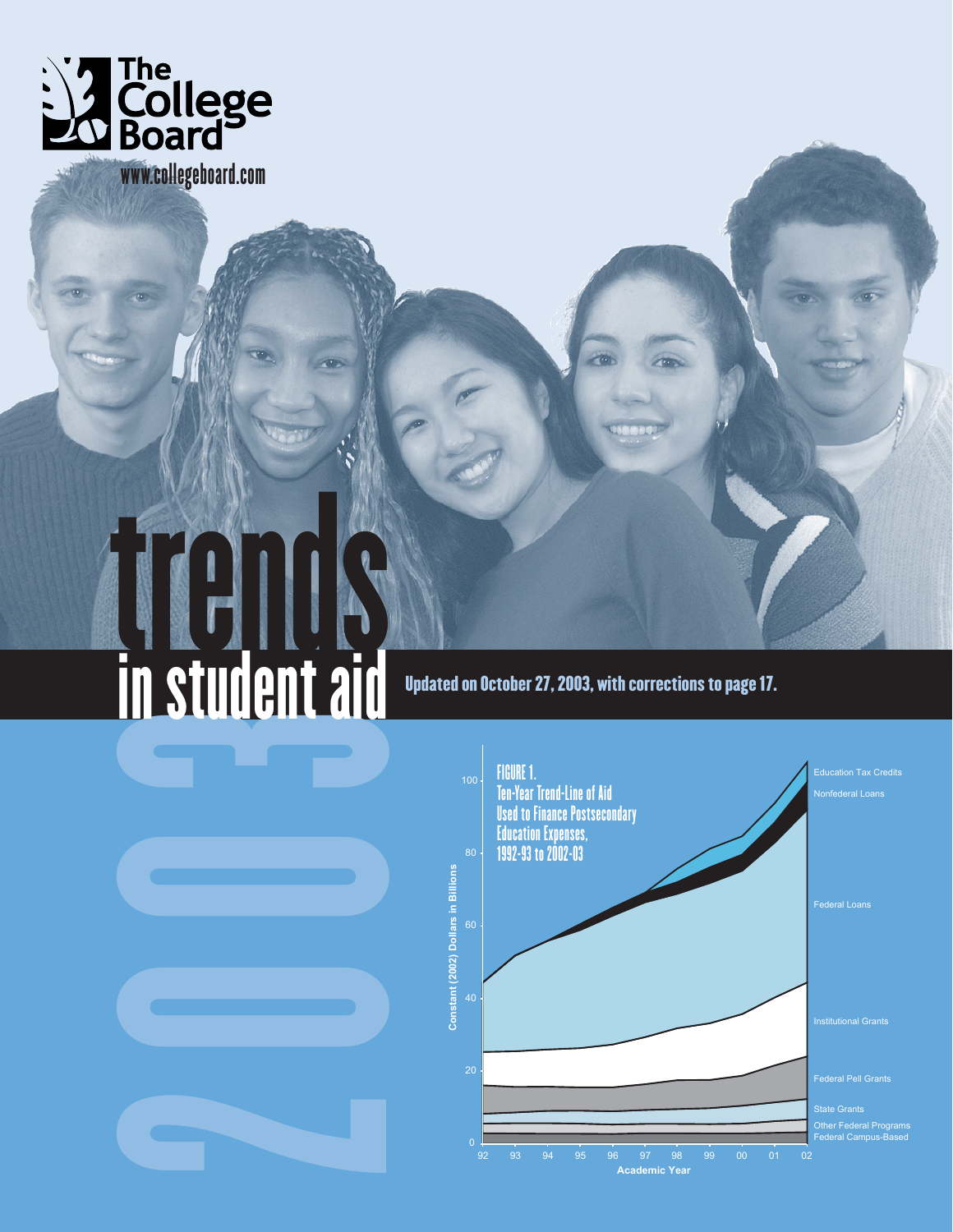# **INTRODUCTION**

*Trends in Student Aid* presents annual data on the amount of financial assistance—grants, loans, work-study, and education tax credits—distributed to students to help them pay for postsecondary education. The College Board began this data series in 1983 to track the value of student financial aid over time from federal, state, and institutional sources.

*Federal and State Roles*

In the intervening years, student financing has become more complex and the line between student aid and other sources of funds has become less clear-cut. This report counts federal education tax credits and unsubsidized loans to students, including those from private commercial sources, as student aid and also includes information on educational savings accounts, in addition to more traditional forms of assistance.

We are releasing *Trends in Student Aid* along with a companion report, *Trends in College Pricing*, which presents data from the College Board's Annual Survey of Colleges on

undergraduate charges for tuition, fees, room and board, and other estimated expenses related to attending colleges and universities. Although the most recent data in *Trends in Student Aid* are for the 2002-03 academic year, while the data in *Trends in College Pricing* extend to 2003-04, we publish the reports together to emphasize the relationship between how much colleges and universities charge and the assistance available to students to pay these charges. The net prices actually paid by students and families are more important for college access and affordability than the higher published prices.

The objective of this report is to assemble the most complete and reliable statistics on student financial aid that are consistent over time. Tables 1 to 8 and Figures 1 to 15 provide a variety of data for the period 1992-93 through 2002-03. Basic program statistics for all years in our database back to 1963-64 are available in the Appendices. To put financial aid into context, we also provide selected data from *Trends in College Pricing*, including changes in undergraduate tuition and fees relative to changes in the incomes of families most likely to have children in college and to changes in grants, loans, and total student aid. Additional information on college affordability is available in *Trends in College Pricing*.

As always, we continue to refine our coverage of programs and update previously reported statistics when better data become available. Therefore, this update replaces previous *Trends in Student Aid* publications.

## *Defining Student Aid*

Students and their families pay only a fraction of the cost of higher education; the balance comes from a variety of sources. At public colleges and universities, tuition levels are significantly lower than institutional costs because state governments provide about \$64 billion per year in funding to colleges and universities. In recent years, the share of total costs covered by state appropriations has declined, while the share covered by tuition and fees has increased. Private colleges and universities

The federal government provides 68 percent of the direct aid to students as described in this survey. Federal matching funds also leverage state and institutional funds in the form of grants and work-study. Most federal spending on higher education is in the form of grants, loan guarantees and subsidies, and tax benefits for students and parents.The states, on the other hand, provide the bulk of their subsidies in the form of operating support for institutions of higher education, which is not covered by this survey. Overall, the federal government contributes about 12 percent of current fund revenues of colleges and universities, while state governments contribute twice that amount.

charge significantly higher levels of tuition, but tuition is still almost always lower than the cost to the institution of educating students. It is subsidized primarily by revenues from private philanthropic sources. *Trends in Student Aid* does not address these general subsidies to students, focusing instead on direct aid to students, which comes from federal, state, institutional, and other private sources in a variety of forms including grants, loans, work-study, and tax relief.

From the students' perspective, grant aid, which is a pure subsidy not requiring repayment, is most desirable and is the one form of aid that unambiguously increases the financial accessibility of college. Education tax credits, first available in 1998, are also pure subsidies. However, their timing, which involves reimbursement after tuition and fees have been paid, causes some observers to question their comparability to grants.

In addition to grants and tax credits, our measure of student aid includes virtually all education loans. About 40 percent of education loans come through the federal government's subsidized Stafford Loan Program. Although these funds must be repaid after students complete their education, they involve significant subsidies since the federal government pays the interest while the student is in school and subsidizes the interest throughout the life of the loans. The unsubsidized Stafford Loan Program has a much smaller subsidy component because interest accrues while the student is in school, but like the subsidized Stafford loans, these loans are guaranteed by the federal government and the interest rates are below market levels. The same is true of Parent Loans to Undergraduate Students (PLUS). Alternative education loans from banks and other private lenders, on which students are increasingly relying, do not provide any subsidy to students. They are included in our measure of total student aid because for students, they substitute for other education loans. These loans generally must be certified by the financial aid office, and in some cases are included in the financial aid packages institutions award to students.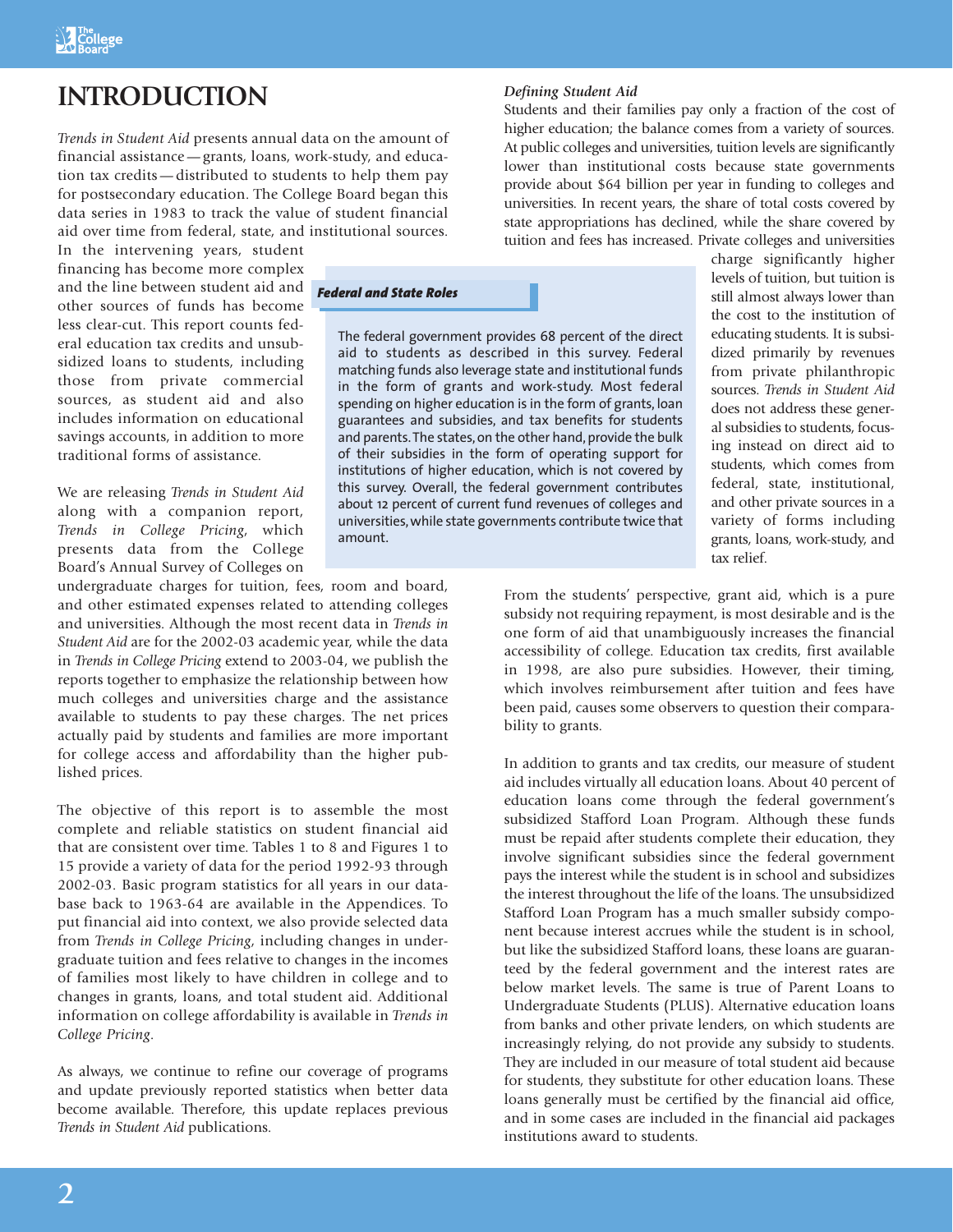Work-study funds constitute only about 1 percent of student aid. These funds are actually subsidies to institutions, in the form of matching funds for student wages. However, they assure students of gainful employment and are included in the student aid packages colleges and universities award to students.

Tax benefits for higher education expenses have grown considerably in recent years. Although education tax credits are the only subsidy of this form included in our total measure of student aid, we do include information on assets in state-sponsored Section 529 college savings plans and prepaid tuition plans. Tax savings to students and families from the deduction of interest on student loans, the deductibility of higher education expenses, and the tax exemption for earnings from state prepaid tuition plans and education IRAs totaled about \$1.2 billion in fiscal year 2002, but are not included in our measure of student aid dollars.

## *Need-Based and Non-Need-Based Aid*

The student aid described in this report serves a variety of purposes. In the 1970s and 1980s, most aid programs were designed to increase access to college for students who would otherwise be unable to afford to enroll. Over the past decade, student aid programs have been focused increasingly on affecting students' choice of institutions, on rewarding academic achievement, and on reducing the financial strain on middle-income families. Our data on federal grant aid, almost all of which is need-based, and on education tax credits, document this trend at the federal level. We also include information that separates state need-based and non-need-based grant aid. While we do not make the same distinction for institutional aid, we do document the changing distribution of institutional grants by income levels.

### *Student Debt*

Since the early 1980s, this survey has tracked the growing reliance on borrowing for higher education. However, over the past five years, from 1997-98 to 2002-03, grant aid has risen more rapidly than loan aid. It is also important to note that a disproportionate amount of the loan aid documented in this report is used by graduate students. Graduate students receive a much lower proportion of available grant aid. Therefore, the loan/grant ratio reported in the total aid figures in this report does not accurately represent the circumstances of undergraduates.

Nonetheless, about half of the student aid undergraduate students receive is in the form of loans. Private and state loan programs for students and parents have skyrocketed in recent years, while average Stafford loan amounts have remained relatively constant since the borrowing limits in the federal loan programs have not increased. The terms of private loans are less favorable and debt burdens, as measured by monthly payment amounts, vary depending on the types of loans used.

As documented in *Trends in College Pricing*, the earnings premium accompanying college degrees makes this borrowing a sound investment for the typical student. Nonetheless, concern is mounting over rapidly rising levels of debt for students. The loan

volume estimates reported here do not include credit card financing, conventional consumer loans, or home equity loans and lines of credit. While home equity financing may be a financially sound decision for many families, this can rarely be said of credit card financing. Recent estimates suggest that as many as 25 percent of college students may be relying on credit card debt to help finance their education, but we have no way to document trends in this type of borrowing for inclusion in this report.

### *Limitations of the Data Collection*

This report does not separate assistance for graduate and undergraduate students, since the available data for current years are not broken out this way for some programs. However, this year we do include information on the difference in the role of grants and loans for undergraduate and graduate students. This is an important addition to our report because concern over affordability is generally focused on undergraduate students, who are significantly less dependent on loans than the aggregate data might suggest.

We are unable to include all of the forms of grant aid available to students, but the omissions are relatively small. Our measure does not include tuition assistance that students receive from their employers or scholarships from a variety of private sources. Our definition of student aid is, however, consistent over time, with private loans and education tax credits recent additions representing new forms of student financing.

As always, we welcome reader comments and suggestions on ways to broaden the coverage and increase the usefulness of the *Trends in Student Aid* data series. Visit the College Board Web site at www.collegeboard.com and click on Education Professionals for an electronic version of this document and the companion report, *Trends in College Pricing, 2003*.

### *Acknowledgments*

Consultants Sandy Baum and Kathleen Payea collected the data and authored this report. This publication would not have been possible without the cooperation and support of Kathleen Little of College and University Enrollment Solutions at the College Board, Erin Thomas, Meredith Haber, and the staff of the Creative Services Division; and Jennifer Topiel of the Public Affairs Division.

Thanks to all those who contributed to the data collection and update of this publication, including state agency and special-aid program contacts, private lenders, and experts from the U.S. Department of Education. Special thanks to Dan Madzelan, Maria Rojtman, Mary Miller, and Steve Carter of the Policy, Budget, and Analysis Office of the U.S. Department of Education for their assistance.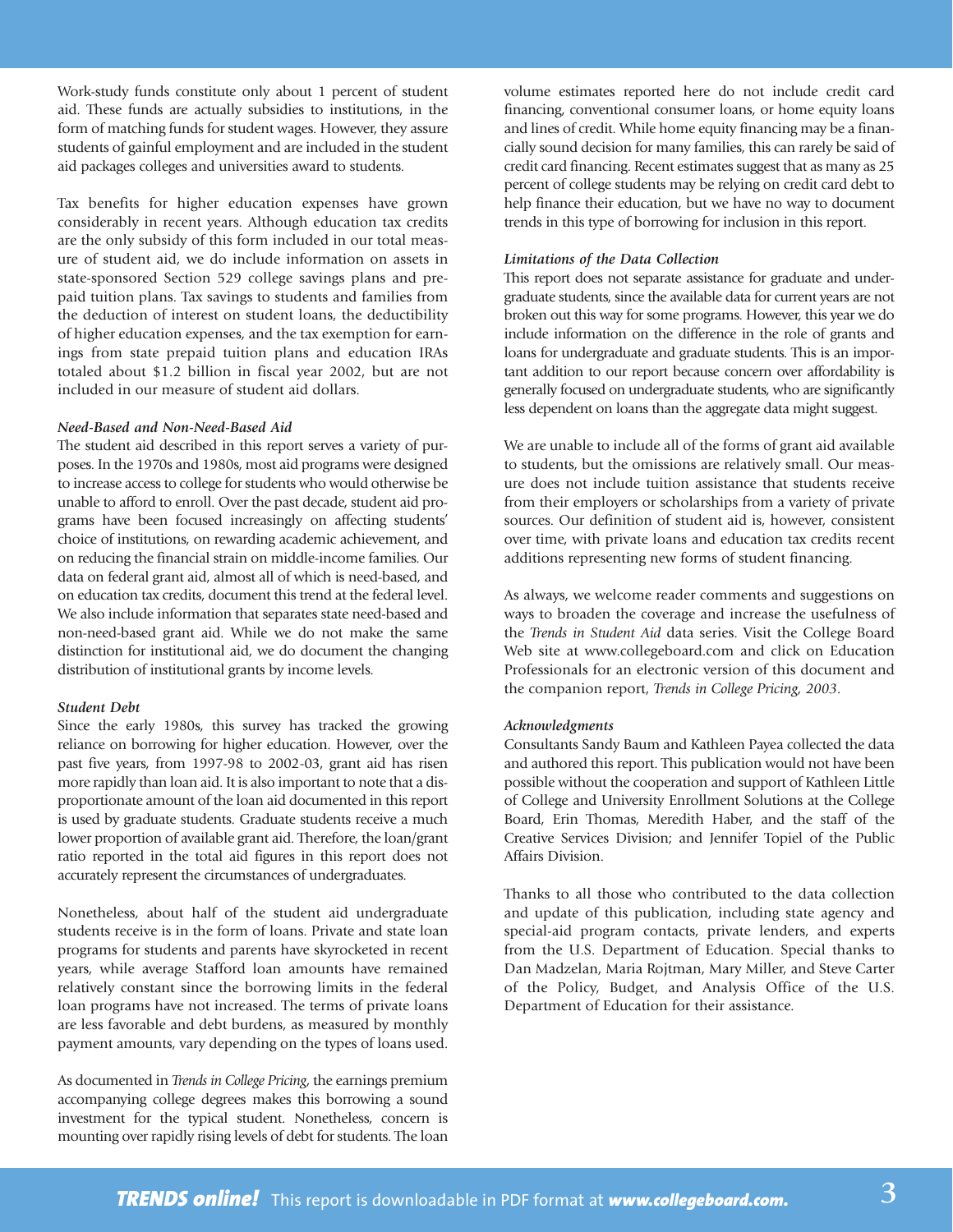# **HIGHLIGHTS**

 $\frac{1}{2}$   $\frac{1}{2}$   $\frac{1}{2}$   $\frac{1}{2}$   $\frac{1}{2}$   $\frac{1}{2}$   $\frac{1}{2}$   $\frac{1}{2}$   $\frac{1}{2}$   $\frac{1}{2}$   $\frac{1}{2}$   $\frac{1}{2}$   $\frac{1}{2}$   $\frac{1}{2}$   $\frac{1}{2}$   $\frac{1}{2}$   $\frac{1}{2}$   $\frac{1}{2}$   $\frac{1}{2}$   $\frac{1}{2}$   $\frac{1}{2}$   $\frac{1}{2}$ 

| <b>Total Aid</b>                                             | Students received over \$105 billion in financial aid for undergraduate and graduate study in 2002-03, an<br>increase of 12 percent after adjusting for inflation. Grant aid grew by 10 percent in real terms, while educa-<br>tion loan volume rose by 14 percent. Grant aid per full-time equivalent (FTE) student grew 9 percent in<br>constant dollars, compared to a 13 percent increase in loans per FTE. (Tables 1, 2, and 8; Figure 1)                                                                                                                                                                                                                                                                                                                                                                   |
|--------------------------------------------------------------|------------------------------------------------------------------------------------------------------------------------------------------------------------------------------------------------------------------------------------------------------------------------------------------------------------------------------------------------------------------------------------------------------------------------------------------------------------------------------------------------------------------------------------------------------------------------------------------------------------------------------------------------------------------------------------------------------------------------------------------------------------------------------------------------------------------|
| 10-Year Trend                                                | Over the past decade, grant aid has increased by 85 percent in real terms, while education loan volume has grown<br>by 173 percent. Part of the increase in aid is a result of increased enrollments, but grants per FTE rose 67 percent,<br>and loans per student rose even more rapidly - 147 percent in constant dollars. However, over the past five years,<br>from 1997-98 to 2002-03, grant aid per student grew 43 percent in inflation-adjusted dollars, compared to just<br>26 percent for loans per FTE.                                                                                                                                                                                                                                                                                               |
|                                                              | Aid from every source has more than doubled in constant dollars over the decade. Federal aid increased<br>120 percent in real terms, compared to 107 percent for state grant aid and 122 percent for institutional<br>grant aid. (Tables 1, 2, 6, and 8; Figure 1)                                                                                                                                                                                                                                                                                                                                                                                                                                                                                                                                               |
| <b>Loans vs. Grants</b>                                      | In 2002-03, loans constituted 54 percent of total aid, grants 40 percent, work 1 percent, and education<br>tax credits 5 percent. Between 1992-93 and 1996-97, loans as a share of total student aid rose from 47<br>percent to 60 percent, but their share has since declined. If tax credits which, like grants, are dollars that<br>do not have to be repaid, are added to grants, the total share of gift aid is now 45 percent, still consider-<br>ably below the level of a decade ago. (Table 6, Figure 6)                                                                                                                                                                                                                                                                                                |
|                                                              | The loan to grant ratio is higher for graduate students, who use three times as much loan aid as grant aid;<br>for undergraduates, loan and grant volumes are approximately the same. (Figure 5)                                                                                                                                                                                                                                                                                                                                                                                                                                                                                                                                                                                                                 |
| <b>Total Federal Aid and</b><br><b>College Savings Plans</b> | The federal government provided over \$70 billion in student aid during 2002-03, a real increase of 11<br>percent over the previous year. Loans constitute 69 percent of federal aid, down from 78 percent in 1997-<br>98, but still higher than the 64 percent a decade ago. Grants constitute 22 percent of federal aid and the<br>Hope and Lifetime Learning federal tax credits now account for almost 8 percent.                                                                                                                                                                                                                                                                                                                                                                                            |
|                                                              | While most federal grant aid is need-based, and the Pell Grant program is the cornerstone of aid for low-<br>income students, a decreasing portion of federal aid is distributed according to need. Combined,<br>unsubsidized Stafford loans, federal loans to parents, and tax credits now constitute 43 percent of total<br>federal aid. While all of these programs make college more affordable for families and students, they are<br>not targeted towards low-income students. About a third of the tax credit dollars accrue to taxpayers with<br>incomes of \$60,000 or higher and less than half go to those with incomes below \$40,000. The rapidly<br>growing Section 529 college savings plan accounts now contain assets of over \$35 billion and have an<br>average value of \$6,753 per account. |
|                                                              | The federal Leveraging Education Assistance Partnerships (LEAP) Program has declined 28 percent in real<br>terms over the decade. By providing matching funds for need-based grants, LEAP creates incentives for<br>states to increase aid to low-income students.                                                                                                                                                                                                                                                                                                                                                                                                                                                                                                                                               |
| <b>Pell Grants</b>                                           | Pell Grant funding increased by 17 percent between 2001-02 and 2002-03, a 15 percent rise after adjusting<br>for inflation, following a 23 percent real increase in 2001-02. The \$11.7 billion in Pell Grants funded 4.8<br>million students with average grants of \$2,421. However, because there was an 11 percent increase in the<br>number of Pell recipients in 2002-03, the average grant rose by only 3 percent in constant dollars. This                                                                                                                                                                                                                                                                                                                                                               |
| FIGURE 2. Estimated Student                                  | <b>Institutional Grants (\$20.4)</b><br><b>TOTAL AID</b>                                                                                                                                                                                                                                                                                                                                                                                                                                                                                                                                                                                                                                                                                                                                                         |

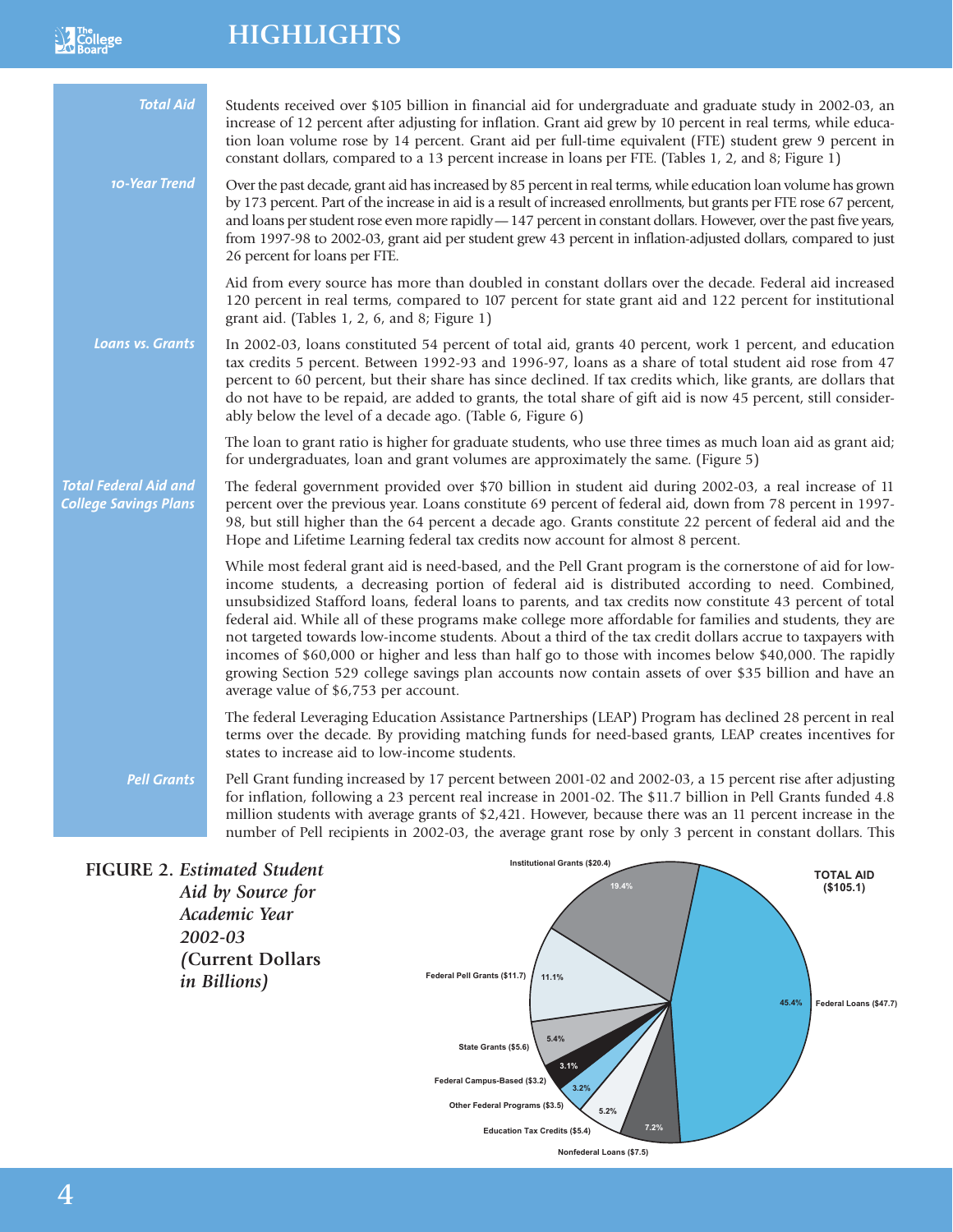|                             | grant amount covered 33 percent of tuition and commuter room and board at the average public two-year<br>college, 25 percent of the total charges at the average four-year public institution, and just under 10 percent<br>of the total charges at the average four-year private institution.                                                                                                                                                                                                                                                                                                                                                                                                                                                                                                                                                                                                                                              |
|-----------------------------|---------------------------------------------------------------------------------------------------------------------------------------------------------------------------------------------------------------------------------------------------------------------------------------------------------------------------------------------------------------------------------------------------------------------------------------------------------------------------------------------------------------------------------------------------------------------------------------------------------------------------------------------------------------------------------------------------------------------------------------------------------------------------------------------------------------------------------------------------------------------------------------------------------------------------------------------|
| <b>State Grant Programs</b> | Although they constitute only 5 percent of total student aid funds, state grants increased by 8 percent in<br>constant dollars in 2002-03 and by 107 percent between 1992-93 and 2002-03. However, as many states<br>have instituted merit-based state grant programs, many students who do not qualify for need-based aid<br>have begun to receive state grants. Ten years ago only about 10 percent of state grant dollars were non-<br>need-based; that proportion has now risen to 24 percent.                                                                                                                                                                                                                                                                                                                                                                                                                                          |
| <b>Institutional Aid</b>    | The \$20 billion distributed by colleges and universities in the form of grant aid to their students<br>represents 19 percent of total student aid and almost half of all grant aid received by students. At private<br>institutions, where nearly 60 percent of students receive institutional aid, these grants constitute about 62<br>percent of all grant aid. At public four-year colleges and universities, almost a quarter of the students<br>receive institutional grants, which are the source of 27 percent of grant aid. Like state grants, institutional<br>grants are less targeted towards low-income students than in the past. Both the percentage of students<br>receiving institutional grants and the average grant per recipient rose most rapidly for students from the<br>highest income quartile between 1992-93 and 1999-2000. (Figures 11 and 12)                                                                 |
| <b>Stafford Loans</b>       | The limits on the amounts students can borrow under the federal Stafford loan programs have remained<br>unchanged since 1992-93. The average subsidized Stafford loan declined in inflation-adjusted dollars<br>every year from 1994-95 through 2001-02 and remained constant in 2002-03. The average unsubsidized<br>Stafford loan has declined just under 1 percent in real terms over this same period.                                                                                                                                                                                                                                                                                                                                                                                                                                                                                                                                  |
|                             | Subsidized Stafford loans now constitute 46 percent of federal loan volume. Constant dollar volume in<br>the subsidized Stafford Loan program grew 10 percent between 2001-02 and 2002-03, returning it to its<br>1997-98 level. The non-need-based unsubsidized Stafford Loan and PLUS volumes, in contrast, have each<br>increased by 51 percent in real terms over the past five years. (Tables 1, 2, and 4; Figure 3b)                                                                                                                                                                                                                                                                                                                                                                                                                                                                                                                  |
|                             | The share of Stafford loans coming through the Ford Direct Student Loan Program (FDSLP), in which<br>students borrow directly from the federal government, has declined from 33 percent in 1997-98 to 28<br>percent in 2002-03. (Tables 1, 2; Appendix C/D)                                                                                                                                                                                                                                                                                                                                                                                                                                                                                                                                                                                                                                                                                 |
| <b>Parent Loans</b>         | In 2002-03, the average PLUS loan amount was \$8,231, up 95 percent since 1992-93 in constant dollars.<br>While students borrowing under the Stafford student loan program face strict limits on annual borrowing,<br>parents can borrow up to the cost of education less other aid received under the PLUS program. For this<br>reason, average PLUS borrowing has increased while the average Stafford loans have not. (Tables 2 and 4)                                                                                                                                                                                                                                                                                                                                                                                                                                                                                                   |
| <b>Nonfederal Loans</b>     | Nonfederal borrowing reached \$7.5 billion in 2002-03, up 41 percent in real terms over the previous year.<br>This borrowing, primarily through banks and other private lenders, has increased from 6 percent to 13<br>percent of education loan volume over the past five years. (Tables 1 and 2; Figure 2)                                                                                                                                                                                                                                                                                                                                                                                                                                                                                                                                                                                                                                |
| <b>Aid per Student</b>      | Enrollment at postsecondary institutions increased by about 10 percent over the decade. Because of<br>changing demographics, a weak economy, and rising tuition levels, the proportion of students requiring<br>financial assistance has increased. The number of Pell and SEOG recipients increased by 20 percent during<br>the decade and the number of work-study participants rose by 50 percent. The number of federal educa-<br>tion loans issued each year has increased by 123 percent. Nonetheless, the \$4,903 average education loan<br>aid per student (including both undergraduate and graduate students) represents a 147 percent increase<br>over ten years and a 26 percent increase over five years in constant dollars. The \$3,620 average grant per<br>FTE represents a 67 percent increase over ten years and a 43 percent increase over five years in constant<br>dollars. (Tables 3, 4, and 8; Figure 8)            |
| <b>Affordability Gaps</b>   | During the decade from 1982-83 to 1992-93, inflation-adjusted tuition and fees at both public and<br>private four-year institutions increased by about 55 percent, significantly outpacing the 12 percent real<br>growth in median income for families likely to have college-aged children, and the 27 percent increase in<br>aid per full-time equivalent (FTE) student. Despite even slower income growth, the trends in the decade<br>since 1992-93 have been more favorable, with tuition and fees rising less than 40 percent and aid per FTE<br>more than doubling in constant dollars. Loans were the fastest growing component of student aid, but<br>the 67 percent real increase in grant aid per student diminished the affordability gap to some extent.<br>Financial barriers to college enrollment remain a particular issue for low-income families and students.<br>(See Trends in College Pricing 2003 for more details.) |

# **5**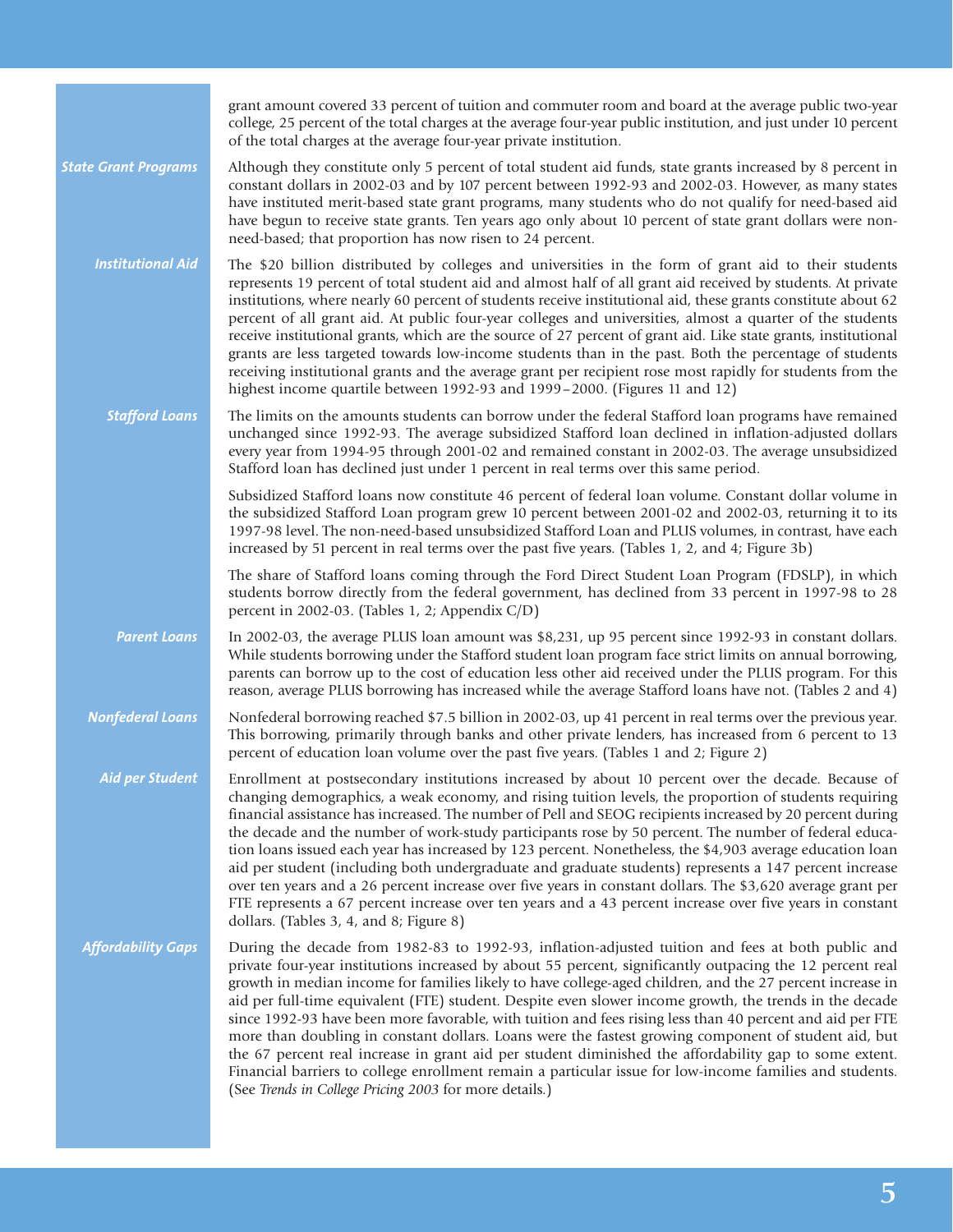# **TABLE 1. Aid Used to Finance Postsecondary Education Expenses in** *Current Dollars* **(in Millions), 1992-93 to 2002-03**

|                                  |                                                                                                                          |           |                          |           |           | <b>Academic Year</b> |               |                                                                        |                     |            |                                               |             |
|----------------------------------|--------------------------------------------------------------------------------------------------------------------------|-----------|--------------------------|-----------|-----------|----------------------|---------------|------------------------------------------------------------------------|---------------------|------------|-----------------------------------------------|-------------|
| <b>Federally Supported</b>       |                                                                                                                          |           |                          |           |           |                      |               |                                                                        |                     | Estimated  | Preliminary                                   | $10$ -Year* |
| Programs                         | $92 - 93$                                                                                                                | $93 - 94$ | 94-95                    | $95 - 96$ | $96 - 97$ | $97 - 98$            | $98 - 99$     | $99 - 00$                                                              | $00 - 01$           | $01 - 02$  | $02 - 03$                                     | % Change    |
| <b>Grants</b>                    |                                                                                                                          |           |                          |           |           |                      |               |                                                                        |                     |            |                                               |             |
| Pell Grants                      | 6,176                                                                                                                    | 5,654     | 5,519                    | 5,472     | 5,780     | 6,331                | 7,233         | 7,208                                                                  | 7,956               | 9,975      | 11,716                                        | 90          |
| <b>SEOG</b>                      | 580                                                                                                                      | 583       | 583                      | 583       | 583       | 583                  | 614           | 619                                                                    | 631                 | 691        | 725                                           | 25          |
| <b>LEAP</b>                      | 71                                                                                                                       | 72        | 72                       | 64        | 32        | 50                   | 25            | 25                                                                     | 37                  | 46         | 66                                            | $-8$        |
| Veterans                         | 1,037                                                                                                                    | 1,192     | 1,253                    | 1,303     | 1,279     | 1,347                | 1,484         | 1,491                                                                  | 1,644               | 2,026      | 2,200                                         | 112         |
| Military<br>Other Grants         | 393                                                                                                                      | 405       | 419                      | 438       | 455       | 463                  | 498           | 534                                                                    | 559                 | 638<br>290 | 811<br>309                                    | 106<br>91   |
| Subtotal                         | 162                                                                                                                      | 167       | 241<br>8,088             | 230       | 235       | 233                  | 230           | 248                                                                    | 279<br>11,106       |            |                                               |             |
|                                  | 8,419                                                                                                                    | 8,074     |                          | 8,089     | 8,364     | 9,006                | 10,084        | 10,125                                                                 |                     | 13,665     | 15,826                                        | 88          |
| <b>Federal Work-Study</b>        | 780                                                                                                                      | 771       | 757                      | 764       | 776       | 906                  | 913           | 917                                                                    | 939                 | 1,032      | 1,218                                         | 56          |
| Loans                            |                                                                                                                          |           |                          |           |           |                      |               |                                                                        |                     |            |                                               |             |
| Perkins Loans                    | 892                                                                                                                      | 919       | 971                      | 1,029     | 1,022     | 1,062                | 1,070         | 1,101                                                                  | 1,144               | 1,239      | 1,265                                         | 42          |
| Subsidized Stafford              | 10.937                                                                                                                   | 14,155    | 15,402                   | 16,476    | 17,814    | 18,112               | 17,760        | 18,109                                                                 | 18,532              | 19,894     | 22,384                                        | 105         |
| (FDLP)                           |                                                                                                                          |           | (1, 119)                 | (5,056)   |           | $(5,821)$ $(6,135)$  | (6,009)       |                                                                        | $(5,595)$ $(5,474)$ |            | $(5,583)$ $(6,367)$                           | 469         |
| (FFELP)                          | $(10,937)$ $(14,155)$ $(14,284)$ $(11,420)$ $(11,993)$ $(11,977)$ $(11,751)$ $(12,514)$ $(13,058)$ $(14,311)$ $(16,017)$ |           |                          |           |           |                      |               |                                                                        |                     |            |                                               | 46          |
| <b>Unsubsidized Stafford</b>     | 323                                                                                                                      | 2,024     | 7,443                    | 8,743     | 10,441    | 11,699               | 12,222 14,008 |                                                                        | 15,280              | 17,270     | 19,936                                        | 6079        |
| (FDLP)                           |                                                                                                                          |           | (494)                    | (2,502)   | (3, 183)  | (3,703)              |               | $(3,759)$ $(3,959)$ $(4,100)$                                          |                     |            | $(4,415)$ $(5,142)$                           | 941         |
| (FFELP)                          | (323)                                                                                                                    | (2,024)   | (6,949)                  | (6,241)   | (7,258)   | (7,996)              |               |                                                                        |                     |            | $(8,462)$ (10,048) (11,181) (12,855) (14,794) | 4485        |
| <b>PLUS</b>                      | 1,279                                                                                                                    | 1,529     | 1,837                    | 2,408     | 2,763     | 3,182                | 3,417         | 3,816                                                                  | 4,200               | 4,669      | 5,393                                         | 322         |
| (FDLP)                           |                                                                                                                          |           | (180)                    | (804)     | (943)     | (1,093)              | (1,209)       | (1,251)                                                                | (1,309)             | (1, 394)   | (1,621)                                       | 802         |
| (FFELP)                          | (1,279)                                                                                                                  | (1,529)   | (1,658)                  | (1,604)   | (1,820)   | (2,088)              | (2,208)       | (2,565)                                                                | (2,891)             | (3,275)    | (3,772)                                       | 195         |
| <b>SLS</b>                       | 2,375                                                                                                                    | 3,469     | 32                       |           |           |                      |               |                                                                        |                     |            |                                               |             |
| Income Contingent Loans          | 5                                                                                                                        |           |                          |           |           |                      |               |                                                                        |                     |            |                                               |             |
| Other Loans                      | 411                                                                                                                      | 456       | 404                      | 325       | 274       | 210                  | 110           | 106                                                                    | 108                 | 110        | 110                                           | $-73$       |
| Subtotal                         | 16,222                                                                                                                   | 22,551    | 26,090                   | 28,981    |           | 32,314 34,264        | 34,579        | 37,140                                                                 | 39,265              | 43,183     | 49,088                                        | 203         |
|                                  |                                                                                                                          |           |                          |           |           |                      |               |                                                                        |                     |            |                                               |             |
| <b>Education Tax Credits</b>     |                                                                                                                          |           |                          |           |           |                      | 3,377         | 4,772                                                                  | 4,851               | 5,205      | 5,437                                         | 61          |
| <b>Total Federal Aid</b>         | 25,421                                                                                                                   |           |                          |           |           |                      |               | 31,397 34,935 37,833 41,454 44,176 48,952 52,955                       | 56,161 63,086       |            | 71,569                                        | 182         |
| <b>State Grant Programs</b>      | 2,125                                                                                                                    | 2,374     | 2,773                    | 3,000     | 3,163     | 3,404                | 3,669         | 4,064                                                                  | 4,769               | 5,096      | 5,628                                         | 165         |
| <b>Institutional Grants</b>      | 7,194                                                                                                                    | 7,858     | 8,471                    | 9,138     | 10,237    | 11,523 12,926        |               | 14,501 16,274                                                          |                     | 18,281     | 20,367                                        | 183         |
| Nonfederal Loans                 |                                                                                                                          |           | $\overline{\phantom{a}}$ | 1,334     | 1,866     | 2,312                | 2,903         | 3,964                                                                  | 4,296               | 5,375      | 7,552                                         | 466         |
| (State-Sponsored)                |                                                                                                                          |           |                          | (224)     | (293)     | (353)                | (438)         | (500)                                                                  | (544)               | (622)      | (657)                                         | 194         |
| (Private Sector)                 |                                                                                                                          |           |                          | (1, 110)  | (1, 574)  | (1, 959)             | (2, 465)      | (3,464)                                                                | (3, 752)            | (4, 753)   | (6,895)                                       | 521         |
|                                  |                                                                                                                          |           |                          |           |           |                      |               |                                                                        |                     |            |                                               |             |
| <b>Total Aid Used to Finance</b> |                                                                                                                          |           |                          |           |           |                      |               |                                                                        |                     |            |                                               |             |
| <b>Postsecondary Expenses</b>    | 34,740                                                                                                                   |           |                          |           |           |                      |               | 41,629 46,179 51,305 56,720 61,416 68,451 75,483 81,500 91,837 105,116 |                     |            |                                               | 203         |
|                                  |                                                                                                                          |           |                          |           |           |                      |               |                                                                        |                     |            |                                               |             |

\*Where programs have been in existence for less than 10 years, percent change is calculated based on the age of the program.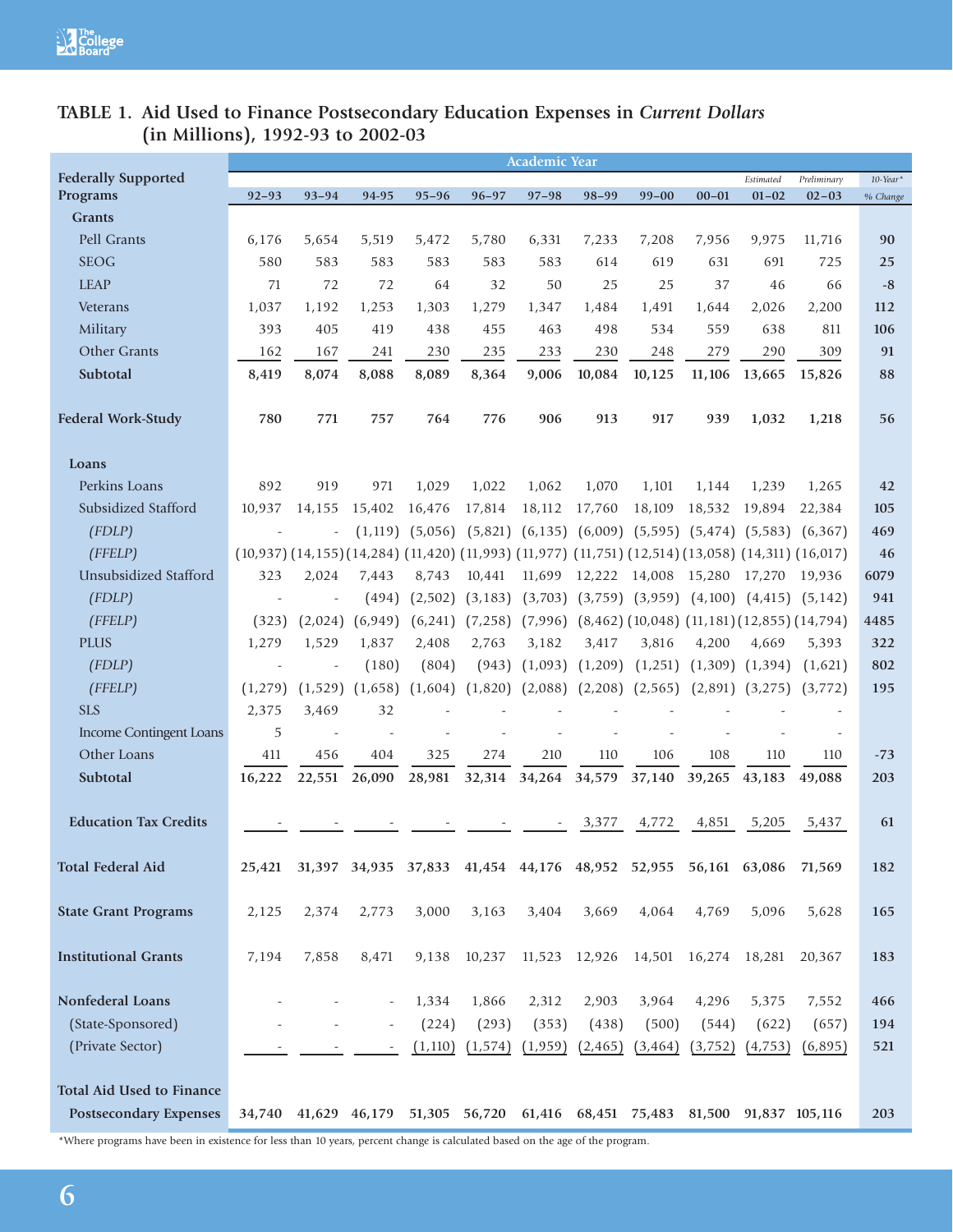

# **TABLE 2. Aid Used to Finance Postsecondary Education Expenses in** *Constant (2002) Dollars* **(in Millions), 1992-93 to 2002-03**

|                                  |                                                                                                                          |           |          |           | <b>Academic Year</b> |                                                                        |           |                                                       |           |                      |             |             |
|----------------------------------|--------------------------------------------------------------------------------------------------------------------------|-----------|----------|-----------|----------------------|------------------------------------------------------------------------|-----------|-------------------------------------------------------|-----------|----------------------|-------------|-------------|
| <b>Federally Supported</b>       |                                                                                                                          |           |          |           |                      |                                                                        |           |                                                       |           | Estimated            | Preliminary | $10$ -Year* |
| Programs                         | $92 - 93$                                                                                                                | $93 - 94$ | 94-95    | $95 - 96$ | $96 - 97$            | $97 - 98$                                                              | $98 - 99$ | $99 - 00$                                             | $00 - 01$ | $01 - 02$            | $02 - 03$   | % Change    |
| <b>Grants</b>                    |                                                                                                                          |           |          |           |                      |                                                                        |           |                                                       |           |                      |             |             |
| Pell Grants                      | 7,891                                                                                                                    | 7,042     | 6,683    | 6,449     | 6,624                | 7,128                                                                  | 8,012     | 7,763                                                 | 8,275     | 10,194               | 11,716      | 48          |
| <b>SEOG</b>                      | 741                                                                                                                      | 726       | 706      | 687       | 668                  | 656                                                                    | 680       | 667                                                   | 656       | 706                  | 725         | $-2$        |
| <b>LEAP</b>                      | 91                                                                                                                       | 90        | 88       | 76        | 36                   | 56                                                                     | 27        | 27                                                    | 39        | 47                   | 66          | $-28$       |
| Veterans                         | 1,325                                                                                                                    | 1,485     | 1,517    | 1,535     | 1,466                | 1,516                                                                  | 1,644     | 1,606                                                 | 1,710     | 2,071                | 2,200       | 66          |
| Military                         | 502                                                                                                                      | 504       | 507      | 516       | 522                  | 521                                                                    | 552       | 575                                                   | 581       | 652                  | 811         | 62          |
| Other Grants                     | 207                                                                                                                      | 208       | 292      | 271       | 269                  | 262                                                                    | 254       | 267                                                   | 290       | 296                  | 309         | 49          |
| Subtotal                         | 10,757                                                                                                                   | 10,056    | 9,793    | 9,535     | 9,585                | 10,140                                                                 | 11,170    | 10,904                                                | 11,551    | 13,966               | 15,826      | 47          |
| <b>Federal Work-Study</b>        | 997                                                                                                                      | 961       | 917      | 900       | 889                  | 1,021                                                                  | 1,012     | 988                                                   | 977       | 1,055                | 1,218       | 22          |
| Loans                            |                                                                                                                          |           |          |           |                      |                                                                        |           |                                                       |           |                      |             |             |
| Perkins Loans                    | 1,139                                                                                                                    | 1,144     | 1,176    | 1,213     | 1,171                | 1,196                                                                  | 1,185     | 1,185                                                 | 1,190     | 1,266                | 1,265       | 11          |
| Subsidized Stafford              | 13,975                                                                                                                   | 17,629    | 18,649   | 19,420    | 20,415               | 20,393                                                                 | 19,673    | 19,502                                                | 19,274    | 20,332               | 22,384      | 60          |
| (FDLP)                           |                                                                                                                          |           | (1, 354) | (5,959)   |                      | $(6,671)$ $(6,908)$ $(6,656)$ $(6,026)$ $(5,693)$ $(5,706)$ $(6,367)$  |           |                                                       |           |                      |             | 370         |
| (FFELP)                          | $(13,975)$ $(17,629)$ $(17,294)$ $(13,461)$ $(13,744)$ $(13,485)$ $(13,017)$ $(13,477)$ $(13,581)$ $(14,626)$ $(16,017)$ |           |          |           |                      |                                                                        |           |                                                       |           |                      |             | 15          |
| Unsubsidized Stafford            | 412                                                                                                                      | 2,521     | 9,011    | 10,305    | 11,965               | 13,172 13,538 15,085 15,893 17,650                                     |           |                                                       |           |                      | 19,936      | 4736        |
| (FDLP)                           |                                                                                                                          |           | (598)    | (2,949)   |                      | $(3,648)$ $(4,170)$ $(4,164)$ $(4,264)$ $(4,264)$ $(4,512)$ $(5,142)$  |           |                                                       |           |                      |             | 760         |
| (FFELP)                          | (412)                                                                                                                    | (2,521)   | (8, 413) | (7, 356)  | (8, 317)             | (9,002)                                                                |           | $(9,374)$ $(10,821)$ $(11,629)$ $(13,137)$ $(14,794)$ |           |                      |             | 3488        |
| <b>PLUS</b>                      | 1,634                                                                                                                    | 1,904     | 2,225    | 2,838     | 3,167                | 3,582                                                                  | 3,785     | 4,110                                                 | 4,368     | 4,772                | 5,393       | 230         |
| (FDLP)                           |                                                                                                                          |           | (218)    | (948)     | (1,080)              | (1, 231)                                                               | (1,339)   | (1, 347)                                              | (1,361)   | (1, 425)             | (1,621)     | 645         |
| (FFELP)                          | (1,634)                                                                                                                  | (1,904)   | (2,007)  | (1,890)   | (2,086)              | (2, 351)                                                               | (2, 446)  | (2,762)                                               | (3,007)   | (3, 347)             | (3,772)     | 131         |
| <b>SLS</b>                       | 3,034                                                                                                                    | 4,321     | 39       |           |                      |                                                                        |           |                                                       |           |                      |             |             |
| <b>Income Contingent Loans</b>   | 6                                                                                                                        |           |          |           |                      |                                                                        |           |                                                       |           |                      |             |             |
| Other Loans                      | 526                                                                                                                      | 568       | 490      | 383       | 314                  | 236                                                                    | 122       | 114                                                   | 113       | 112                  | 110         | $-79$       |
| Subtotal                         | 20,727                                                                                                                   | 28,087    | 31,588   | 34,159    | 37,031               | 38,579                                                                 | 38,303    | 39,997                                                | 40,838    | 44,132               | 49,088      | 137         |
|                                  |                                                                                                                          |           |          |           |                      |                                                                        |           |                                                       |           |                      |             |             |
| <b>Education Tax Credits</b>     |                                                                                                                          |           |          |           |                      |                                                                        | 3,740     | 5,140                                                 | 5,046     | 5,320                | 5,437       | 45          |
| <b>Total Federal Aid</b>         | 32,481                                                                                                                   |           |          |           |                      | 39,104 42,298 44,594 47,506 49,739 54,225 57,028                       |           |                                                       |           | 58,411 64,472        | 71,569      | 120         |
| <b>State Grant Programs</b>      | 2,716                                                                                                                    | 2,957     | 3,358    | 3,536     | 3,625                | 3,833                                                                  | 4,065     | 4,377                                                 | 4,960     | 5,208                | 5,628       | 107         |
| <b>Institutional Grants</b>      | 9,192                                                                                                                    | 9,786     | 10,256   | 10,771    |                      | 11,732 12,974 14,318                                                   |           |                                                       |           | 15,616 16,926 18,682 | 20,367      | 122         |
| <b>Nonfederal Loans</b>          |                                                                                                                          |           | ÷,       | 1,572     | 2,139                | 2,603                                                                  | 3,216     | 4,269                                                 | 4,469     | 5,493                | 7,552       | 380         |
| (State-Sponsored)                |                                                                                                                          |           | ÷,       | (264)     | (335)                | (397)                                                                  | (486)     | (538)                                                 | (566)     | (635)                | (657)       | 149         |
| (Private Sector)                 |                                                                                                                          |           |          | (1,308)   | (1,803)              | (2,206)                                                                | (2,731)   | (3,730)                                               | (3,902)   | (4,857)              | (6,895)     | 427         |
|                                  |                                                                                                                          |           |          |           |                      |                                                                        |           |                                                       |           |                      |             |             |
| <b>Total Aid Used to Finance</b> |                                                                                                                          |           |          |           |                      |                                                                        |           |                                                       |           |                      |             |             |
| <b>Postsecondary Expenses</b>    | 44,388                                                                                                                   |           |          |           |                      | 51,848 55,912 60,473 65,001 69,149 75,824 81,290 84,766 93,856 105,116 |           |                                                       |           |                      |             | 137         |
|                                  |                                                                                                                          |           |          |           |                      |                                                                        |           |                                                       |           |                      |             |             |

\*Where programs have been in existence for less than 10 years, percent change is calculated based on the age of the program.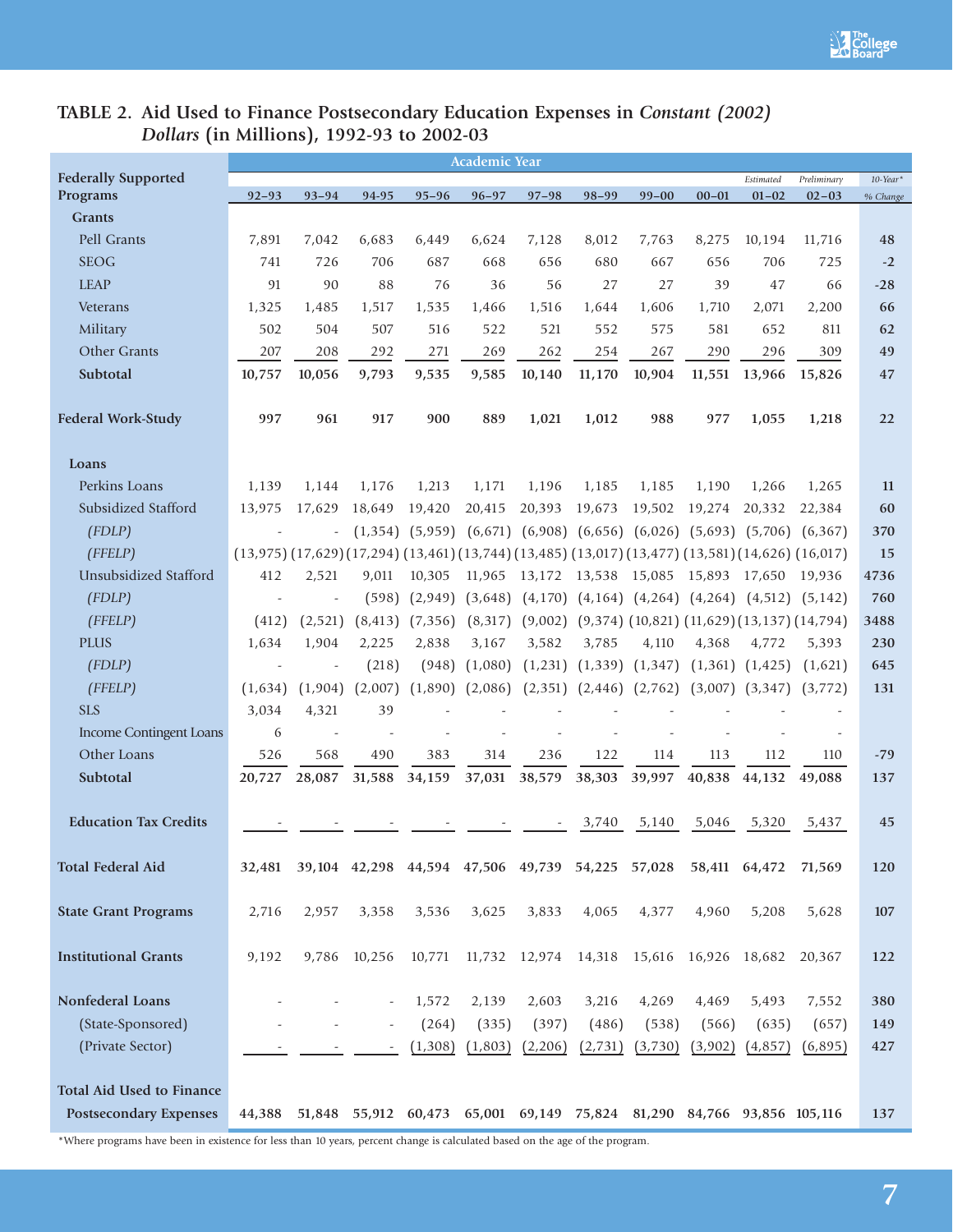

**FIGURE 3a.** *Growth of Federal, Institutional, and State Grant Dollars in* **Constant (2002) Dollars***, 1995-96 to 2002-03*



**FIGURE 3b.** *Growth of Stafford, PLUS, and Nonfederal Loan Dollars in* **Constant (2002) Dollars***, 1995-96 to 2002-03*

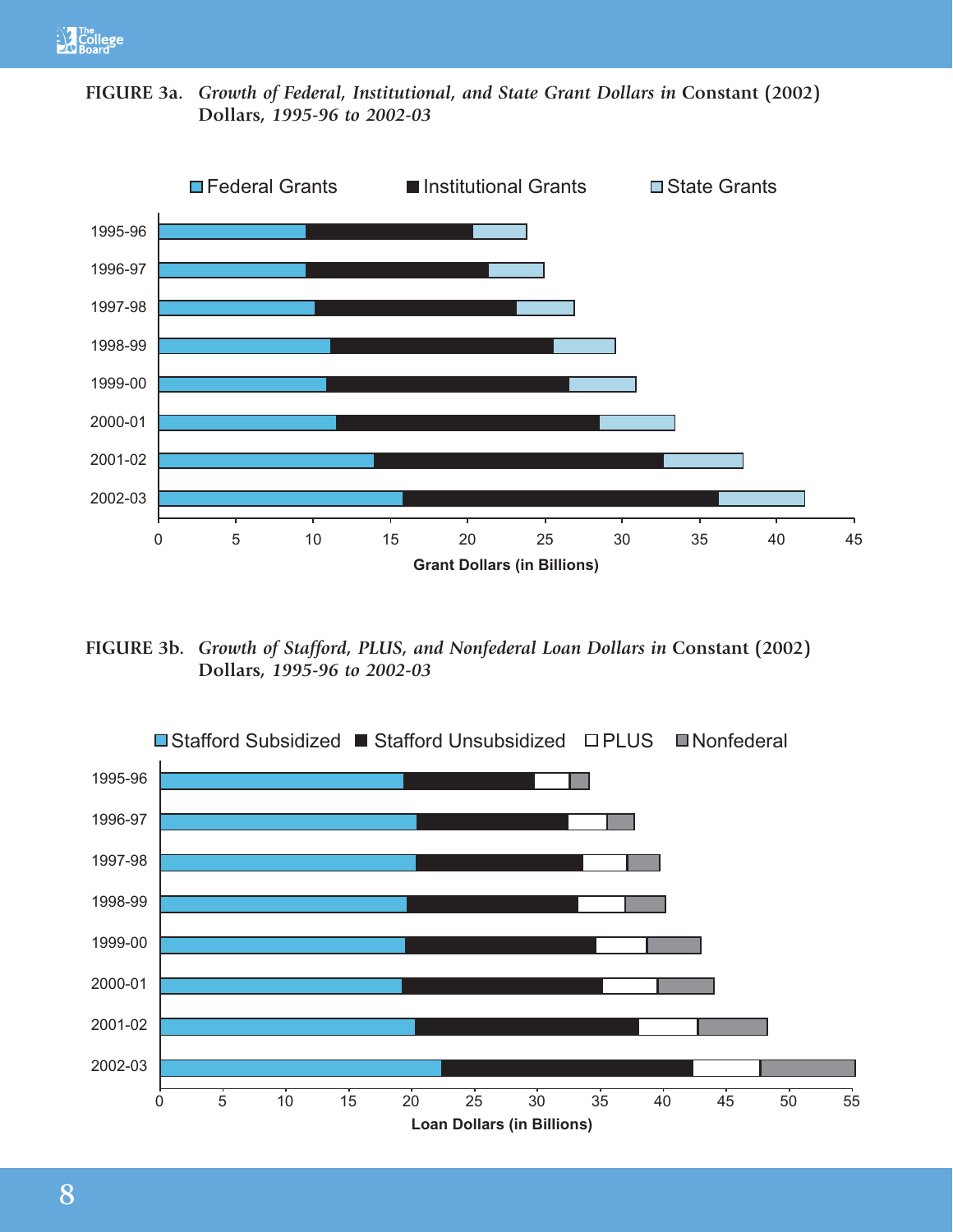# **TABLE 3. Number of Recipients and Aid Per Recipient for Pell Grant, Campus-Based, and Education Tax Credit Programs in** *Current* **and** *Constant (2002) Dollars***, 1992-93 to 2002-03**

|                                     |           |           |           |           |           | <b>Academic Year</b> |           |           |           |           |                        |                        |
|-------------------------------------|-----------|-----------|-----------|-----------|-----------|----------------------|-----------|-----------|-----------|-----------|------------------------|------------------------|
| <b>Pell Grants</b>                  | $92 - 93$ | $93 - 94$ | $94 - 95$ | $95 - 96$ | $96 - 97$ | $97 - 98$            | $98 - 99$ | $99 - 00$ | $00 - 01$ | $01 - 02$ | Estimated<br>$02 - 03$ | $10$ -year<br>% Change |
| Recipients (000)                    | 4,002     | 3,756     | 3,675     | 3,612     | 3,666     | 3,733                | 3,855     | 3,764     | 3,899     | 4,341     | 4,840                  | 21                     |
| Aid Per Recipient (Current)         | 1,543     | 1,505     | 1,502     | 1,515     | 1,577     | 1,696                | 1,876     | 1,915     | 2,040     | 2,298     | 2,421                  |                        |
| Aid Per Recipient (Constant)        | 1,972     | 1,875     | 1,818     | 1,786     | 1,807     | 1,910                | 2,078     | 2,063     | 2,122     | 2,348     | 2,421                  | 23                     |
| <b>Federal SEOG</b>                 | $92 - 93$ | $93 - 94$ | $94 - 95$ | $95 - 96$ | $96 - 97$ | $97 - 98$            | $98 - 99$ | $99 - 00$ | $00 - 01$ | $01 - 02$ | $02 - 03$              | % Change               |
| Recipients (000)                    | 976       | 1,068     | 1,057     | 1,083     | 1,191     | 1,116                | 1,163     | 1,170     | 1,174     | 1,295     | 1,189                  | 22                     |
| Aid Per Recipient (Current)         | 594       | 546       | 552       | 538       | 489       | 523                  | 528       | 529       | 537       | 534       | 610                    |                        |
| Aid Per Recipient (Constant)        | 759       | 680       | 668       | 635       | 561       | 588                  | 585       | 570       | 559       | 545       | 610                    | $-20$                  |
|                                     |           |           |           |           |           |                      |           |           |           |           |                        |                        |
| Federal Work Study                  | $92 - 93$ | $93 - 94$ | $94 - 95$ | $95 - 96$ | $96 - 97$ | $97 - 98$            | $98 - 99$ | $99 - 00$ | $00 - 01$ | $01 - 02$ | $02 - 03$              | % Change               |
| Recipients (000)                    | 714       | 712       | 701       | 702       | 691       | 746                  | 744       | 733       | 827       | 741       | 1,073                  | 50                     |
| Aid Per Recipient (Current)         | 1,092     | 1,084     | 1,081     | 1,087     | 1,123     | 1,215                | 1,228     | 1,252     | 1,135     | 1,394     | 1,135                  |                        |
| Aid Per Recipient (Constant)        | 1,395     | 1,350     | 1,308     | 1,282     | 1,287     | 1,368                | 1,361     | 1,348     | 1,180     | 1,424     | 1,135                  | $-19$                  |
| <b>Federal Perkins</b>              | $92 - 93$ | $93 - 94$ | $94 - 95$ | $95 - 96$ | $96 - 97$ | $97 - 98$            | $98 - 99$ | $99 - 00$ | $00 - 01$ | $01 - 02$ | $02 - 03$              | % Change               |
| Recipients (000)                    | 669       | 685       | 663       | 688       | 674       | 679                  | 669       | 655       | 639       | 661       | 707                    | 6                      |
| Aid Per Recipient (Current)         | 1,333     | 1,342     | 1,464     | 1,496     | 1,515     | 1,564                | 1,600     | 1,681     | 1,790     | 1,875     | 1,789                  |                        |
| Aid Per Recipient (Constant)        | 1,704     | 1,671     | 1,772     | 1,764     | 1,737     | 1,761                | 1,773     | 1,810     | 1,861     | 1,916     | 1,789                  | $5\phantom{.}$         |
| Federal Education Tax Credits 92-93 |           | $93 - 94$ | $94 - 95$ | $95 - 96$ | $96 - 97$ | $97 - 98$            | $98 - 99$ | $99 - 00$ | $00 - 01$ | $01 - 02$ | $02 - 03$              | % Change*              |
| Recipients (000)                    |           |           |           |           |           |                      | 4,653     | 6,437     | 6,815     | 7,282     | N/A                    | 57                     |
| Aid Per Recipient (Current)         |           |           |           |           |           |                      | 1,026     | 754       | 764       | 747       | N/A                    |                        |
| Aid Per Recipient (Constant)        |           |           |           |           |           |                      | 1,136     | 812       | 794       | 763       | N/A                    | $-33$                  |

\*Where programs have been in existence for less than 10 years or data are unavailable, percent change is calculated based on the age of the program and available data.

# **FIGURE 4.** *Inflation-Adjusted Changes in Tuition, Family Income, and Student Aid, 1982-83 to 1992-93 and 1992-93 to 2002-03*

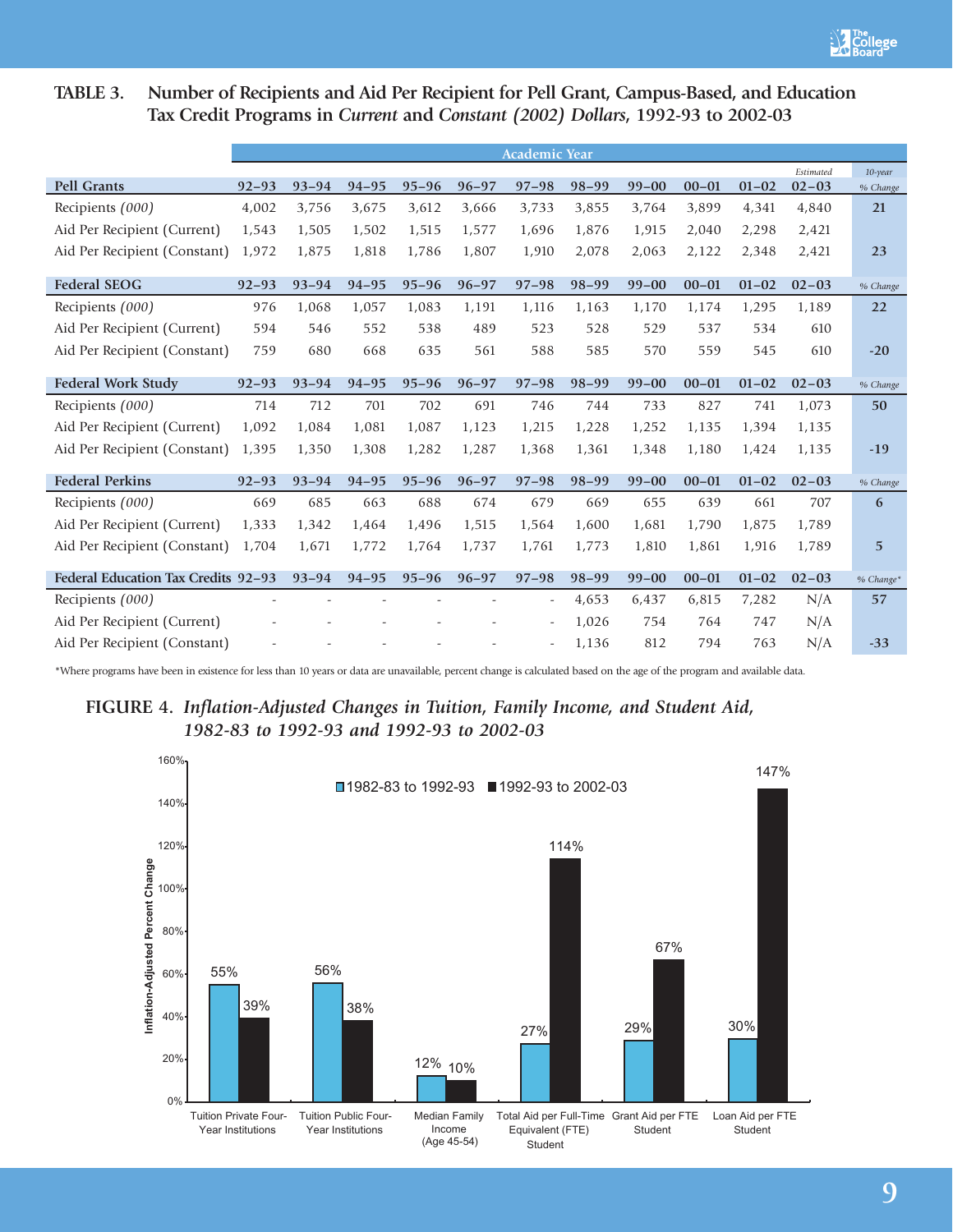# **TABLE 4. Number of Borrowers, Number of Loans, and Average Loan Amount for Federal Loan Programs in** *Current* **and** *Constant (2002) Dollars***, 1992-93 to 2002-03**

|                              |                          |           |                |           |           | <b>Academic Year</b> |           |           |           |                |                    |                    |
|------------------------------|--------------------------|-----------|----------------|-----------|-----------|----------------------|-----------|-----------|-----------|----------------|--------------------|--------------------|
|                              |                          |           |                |           |           |                      |           |           |           |                | Estimated          | 10-Year            |
| <b>Stafford Subsidized</b>   | $92 - 93$                | $93 - 94$ | $94 - 95$      | $95 - 96$ | $96 - 97$ | $97 - 98$            | $98 - 99$ | $99 - 00$ | $00 - 01$ | $01 - 02$      | $02 - 03$          | % Change           |
| # Borrowers (000)            | ÷,                       | 3,554     | 3,748          | 3,987     | 4,213     | 4,285                | 4,256     | 4,283     | 4,361     | 4,648          | 5,132              |                    |
| # Loans (000)                | 3,883                    | 4,433     | 4,540          | 4,758     | 5,079     | 5,171                | 5,086     | 5,120     | 5,263     | 5,665          | 6,258              | 61                 |
| Avg. Loan (Current)          | 2,817                    | 3,193     | 3,392          | 3,463     | 3,508     | 3,503                | 3,492     | 3,537     | 3,521     | 3,512          | 3,577              |                    |
| Avg. Loan (Constant)         | 3,599                    | 3,977     | 4,107          | 4,081     | 4,020     | 3,944                | 3,868     | 3,809     | 3,662     | 3,589          | 3,577              | $-1$               |
|                              |                          |           |                |           |           |                      |           |           |           |                | Estimated          |                    |
| <b>Stafford Unsubsidized</b> | $92 - 93$                | $93 - 94$ | $94 - 95$      | $95 - 96$ | $96 - 97$ | $97 - 98$            | $98 - 99$ | $99 - 00$ | $00 - 01$ | $01 - 02$      | $02 - 03$ % Change |                    |
| # Borrowers $(000)$          | $\overline{a}$           | 650       | 1,737          | 2,037     | 2,311     | 2,506                | 2,572     | 2,836     | 3,040     | 3,377          | 3,776              |                    |
| # Loans (000)                | 159                      | 742       | 2,093          | 2,451     | 2,833     | 3,078                | 3,138     | 3,437     | 3,702     | 4,162          | 4,657              | 2838               |
| Avg. Loan (Current)          | 2,035                    | 2,730     | 3,556          | 3,567     | 3,686     | 3,801                | 3,895     | 4,075     | 4,128     | 4,149          | 4,281              |                    |
| Avg. Loan (Constant)         | 2,601                    | 3,400     | 4,306          | 4,205     | 4,224     | 4,279                | 4,314     | 4,389     | 4,293     | 4,241          | 4,281              | 65                 |
|                              |                          |           |                |           |           |                      |           |           |           |                | Estimated          |                    |
| <b>PLUS</b>                  | $92 - 93$                | $93 - 94$ | $94 - 95$      | $95 - 96$ | $96 - 97$ | $97 - 98$            | $98 - 99$ | $99 - 00$ | $00 - 01$ | $01 - 02$      |                    | $02 - 03$ % Change |
| # Borrowers (000)            | $\sim$                   | 282       | 303            | 372       | 401       | 437                  | 458       | 482       | 500       | 523            | 559                |                    |
| $#$ Loans $(000)$            | 388                      | 337       | 352            | 424       | 461       | 506                  | 530       | 559       | 582       | 613            | 655                | 69                 |
| Avg. Loan (Current)          | 3,300                    | 4,535     | 5,214          | 5,673     | 5,998     | 6,288                | 6,450     | 6,822     | 7,222     | 7,623          | 8,231              |                    |
| Avg. Loan (Constant)         | 4,216                    | 5,648     | 6,313          | 6,686     | 6,874     | 7,080                | 7,144     | 7,346     | 7,511     | 7,790          | 8,231              | 95                 |
|                              |                          |           |                |           |           |                      |           |           |           |                | Estimated          |                    |
| <b>SLS</b>                   | $92 - 93$                | $93 - 94$ | $94 - 95$      | $95 - 96$ | $96 - 97$ | $97 - 98$            | $98 - 99$ | $99 - 00$ | $00 - 01$ | $01 - 02$      | $02 - 03$ % Change |                    |
| # Borrowers (000)            | $\overline{a}$           | 743       | $\overline{9}$ |           |           |                      | ÷         | ÷.        |           | $\overline{a}$ |                    |                    |
| $#$ Loans $(000)$            | 761                      | 882       | 10             |           |           |                      |           |           |           |                |                    |                    |
| Avg. Loan (Current)          | 3,120                    | 3,931     | 3,337          |           |           |                      |           |           |           |                |                    |                    |
| Avg. Loan (Constant)         | 3,986                    | 4,896     | 4,041          |           |           |                      |           |           |           |                |                    |                    |
|                              |                          |           |                |           |           |                      |           |           |           |                | Estimated          |                    |
| <b>Total</b>                 | $92 - 93$                | $93 - 94$ | $94 - 95$      | $95 - 96$ | $96 - 97$ | $97 - 98$            | $98 - 99$ | $99 - 00$ | $00 - 01$ | $01 - 02$      | $02 - 03$ % Change |                    |
| # Student Borrowers (000)    | $\overline{\phantom{a}}$ | 3,845     | 4,136          | 4,438     | 4,727     | 4,872                | 4,885     | 5,034     | 5,186     | 5,565          | 6,174              |                    |
| # Parent Borrowers (000)     | ÷,                       | 282       | 303            | 372       | 401       | 437                  | 458       | 482       | 500       | 523            | 559                |                    |
| # Total Borrowers (000)      | ÷,                       | 4,127     | 4,440          | 4,810     | 5,129     | 5,309                | 5,343     | 5,516     | 5,685     | 6,087          | 6,733              |                    |
| # Loans (000)                | 5,190                    | 6,394     | 6,995          | 7,633     | 8,372     | 8,755                | 8,754     | 9,117     | 9,547     | 10,439         | 11,570             | 123                |
| Avg. Loan (Current)          | 2,874                    | 3,312     | 3,533          | 3,619     | 3,705     | 3,768                | 3,815     | 3,942     | 3,982     | 4,007          | 4,124              |                    |
| Avg. Loan (Constant)         | 3,672                    | 4,125     | 4,278          | 4,266     | 4,246     | 4,243                | 4,226     | 4,245     | 4,141     | 4,095          | 4,124              | 12                 |
|                              |                          |           |                |           |           |                      |           |           |           |                |                    |                    |

**FIGURE 5.** *Grant/Loan Ratios for Undergraduate and Graduate Students, 2002-03*

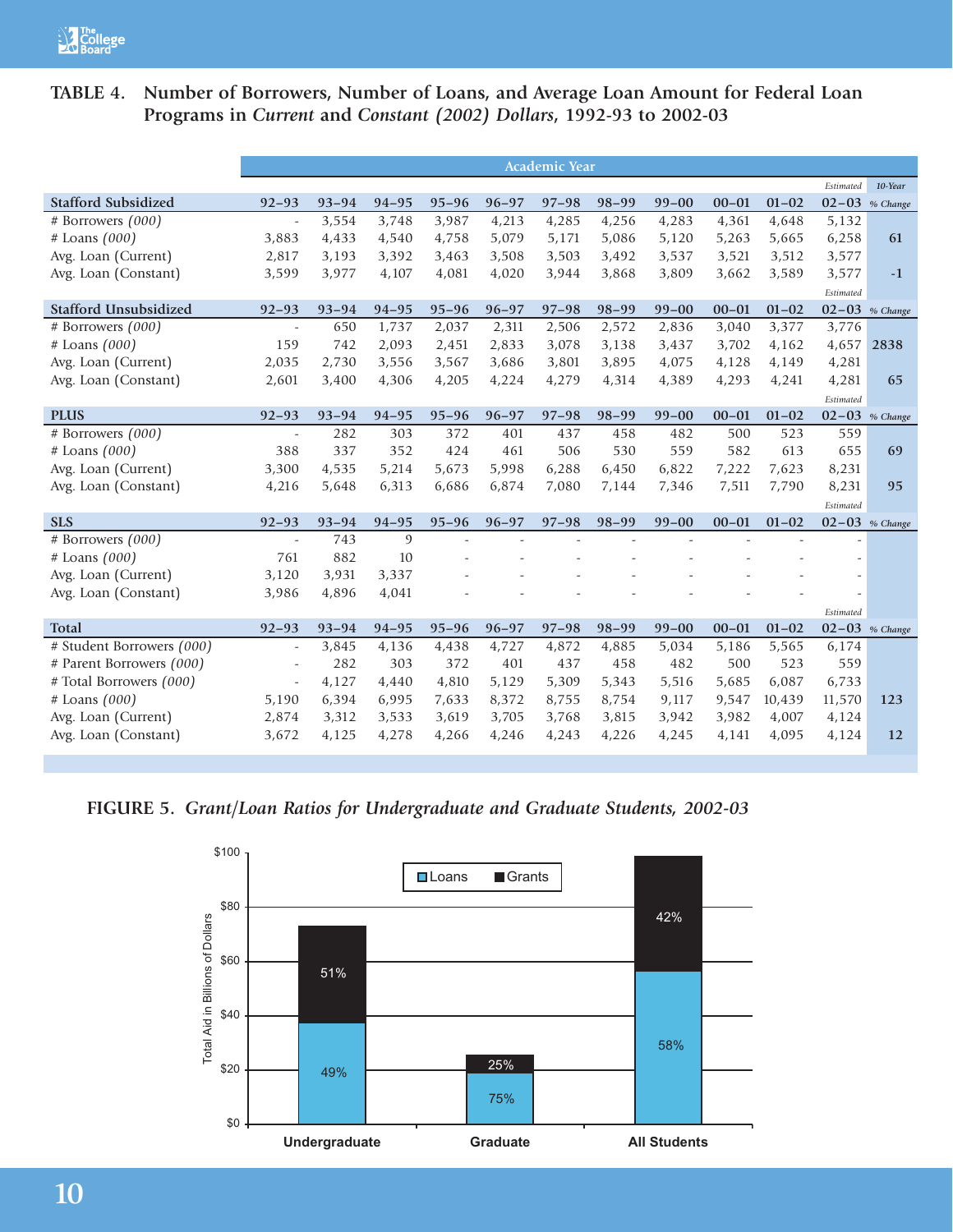# **TABLE 5. Percentage Distribution of Aid from the Federal Pell, Campus-Based, Stafford Loan and PLUS Programs by Type of Institution, 1991-92 to 2001-02**

|                              |                          |           |           |           |           | <b>Academic Year</b> |           |           |           |           |                          |                         |
|------------------------------|--------------------------|-----------|-----------|-----------|-----------|----------------------|-----------|-----------|-----------|-----------|--------------------------|-------------------------|
|                              |                          |           |           |           |           |                      |           |           |           |           | Estimated                | $10$ -Year <sup>*</sup> |
| <b>Pell Grant</b>            | $91 - 92$                | $92 - 93$ | $93 - 94$ | $94 - 95$ | $95 - 96$ | $96 - 97$            | $97 - 98$ | $98 - 99$ | $99 - 00$ | $00 - 01$ | $01 - 02$                | % Change                |
| Public Institutions          | 59.8                     | 62.0      | 65.9      | 67.8      | 68.7      | 69.0                 | 69.2      | 68.9      | 68.3      | 68.0      | 68.0                     | 8.2                     |
| Two-Year                     | (24.3)                   | (25.7)    | (30.0)    | (32.7)    | (32.7)    | (33.0)               | (32.8)    | (32.4)    | (33.4)    | (33.7)    | (35.0)                   | 10.7                    |
| Four-Year                    | (35.5)                   | (36.3)    | (35.9)    | (35.1)    | (36.0)    | (36.0)               | (36.4)    | (36.4)    | (34.8)    | (34.4)    | (33.0)                   | $-2.5$                  |
| Private Institutions         | 19.6                     | 19.5      | 18.8      | 19.0      | 18.8      | 18.5                 | 18.6      | 18.6      | 18.6      | 18.3      | 17.9                     | $-1.7$                  |
| Proprietary Institutions     | 20.7                     | 18.5      | 15.3      | 13.2      | 12.5      | 12.5                 | 12.2      | 12.5      | 13.1      | 13.6      | 14.2                     | $-6.5$                  |
| Total                        | 100.0                    | 100.0     | 100.0     | 100.0     | 100.0     | 100.0                | 100.0     | 100.0     | 100.0     | 100.0     | 100.0                    |                         |
|                              |                          |           |           |           |           |                      |           |           |           |           | Estimated                |                         |
| <b>Campus-Based Programs</b> | $91 - 92$                | $92 - 93$ | $93 - 94$ | $94 - 95$ | $95 - 96$ | $96 - 97$            | $97 - 98$ | $98 - 99$ | $99 - 00$ | $00 - 01$ | $01 - 02$                | % Change                |
| Public Institutions          | 49.5                     | 49.1      | 49.6      | 50.1      | 50.4      | 50.8                 | 50.6      | 50.5      | 50.1      | 49.9      | 49.2                     | $-0.3$                  |
| Two-Year                     | (9.3)                    | (9.7)     | (9.6)     | (9.7)     | (9.6)     | (9.8)                | (9.9)     | (9.9)     | (9.8)     | (9.8)     | (9.8)                    | 0.5                     |
| Four-Year                    | (40.2)                   | (39.4)    | (40.0)    | (40.4)    | (40.9)    | (41.1)               | (40.7)    | (40.5)    | (40.3)    | (40.1)    | (39.4)                   | $-0.8$                  |
| Private Institutions         | 45.0                     | 45.5      | 45.3      | 45.5      | 45.6      | 45.1                 | 45.5      | 45.5      | 45.7      | 45.9      | 46.0                     | 1.1                     |
| Proprietary Institutions     | 5.5                      | 5.5       | 5.1       | 4.4       | 4.0       | 4.1                  | 3.9       | 4.0       | 4.2       | 4.2       | 4.8                      | $-0.7$                  |
| Total                        | 100.0                    | 100.0     | 100.0     | 100.0     | 100.0     | 100.0                | 100.0     | 100.0     | 100.0     | 100.0     | $\overline{100.0}$       |                         |
|                              |                          |           |           |           |           |                      |           |           |           |           | Estimated                |                         |
| Stafford Sub. Loans          | $91 - 92$                | $92 - 93$ | $93 - 94$ | $94 - 95$ | $95 - 96$ | $96 - 97$            | $97 - 98$ | $98 - 99$ | $99 - 00$ | $00 - 01$ | $01 - 02$                | % Change                |
| <b>Public Institutions</b>   | 48.3                     | 52.5      | 52.0      | 52.3      | 53.4      | 53.8                 | 53.8      | 52.8      | 51.1      | 50.1      | $\overline{a}$           | 1.8                     |
| Two-Year                     | (6.4)                    | (6.3)     | (6.1)     | (5.9)     | (5.8)     | (5.8)                | (5.8)     | (5.7)     | (5.5)     | (5.4)     | $\overline{\phantom{a}}$ | $-1.0$                  |
| Four-Year                    | (41.9)                   | (46.2)    | (45.9)    | (46.5)    | (47.5)    | (48.0)               | (48.0)    | (47.2)    | (45.6)    | (44.7)    | $\overline{\phantom{a}}$ | 2.8                     |
| Private Institutions         | 38.0                     | 37.6      | 38.4      | 38.9      | 38.4      | 37.8                 | 37.7      | 37.6      | 37.9      | 38.2      | $\overline{a}$           | 0.2                     |
| Proprietary Institutions     | 13.7                     | 9.9       | 9.5       | 8.8       | 8.2       | 8.4                  | 8.5       | 9.6       | 10.4      | 11.8      | $\overline{\phantom{a}}$ | $-1.9$                  |
| Total                        | 100.0                    | 100.0     | 100.0     | 100.0     | 100.0     | 100.0                | 100.0     | 100.0     | 100.0     | 100.0     | $\sim$                   |                         |
|                              |                          |           |           |           |           |                      |           |           |           |           | Estimated                |                         |
| <b>Stafford Unsub. Loans</b> | $91 - 92$                | $92 - 93$ | $93 - 94$ | $94 - 95$ | $95 - 96$ | $96 - 97$            | $97 - 98$ | 98-99     | $99 - 00$ | $00 - 01$ | $01 - 02$                | % Change                |
| Public Institutions          | $\sim$                   | 66.3      | 40.4      | 44.1      | 46.5      | 47.3                 | 47.2      | 46.1      | 45.6      | 45.1      | $\bar{a}$                | $-21.2$                 |
| Two-Year                     | $\overline{\phantom{a}}$ | (6.7)     | (4.3)     | (4.9)     | (5.1)     | (5.0)                | (5.0)     | (4.7)     | (4.4)     | (4.4)     | $\overline{\phantom{a}}$ | $-2.3$                  |
| Four-Year                    | $\overline{\phantom{a}}$ | (59.6)    | (36.1)    | (39.2)    | (41.5)    | (42.3)               | (42.2)    | (41.5)    | (41.2)    | (40.7)    | $\overline{\phantom{a}}$ | $-18.9$                 |
| <b>Private Institutions</b>  | $\overline{\phantom{a}}$ | 29.0      | 45.7      | 43.0      | 41.7      | 41.2                 | 41.5      | 41.5      | 40.6      | 40.8      |                          | 11.8                    |
| Proprietary Institutions     | $\Box$                   | 4.7       | 13.9      | 12.9      | 11.7      | 11.5                 | 11.3      | 12.4      | 12.9      | 14.1      | $\overline{a}$           | 9.4                     |
| Total                        | $\overline{a}$           | 100.0     | 100.0     | 100.0     | 100.0     | 100.0                | 100.0     | 100.0     | 100.0     | 100.0     | $\omega$                 |                         |
|                              |                          |           |           |           |           |                      |           |           |           |           | Estimated                |                         |
| <b>PLUS Loans</b>            | $91 - 92$                | $92 - 93$ | $93 - 94$ | $94 - 95$ | $95 - 96$ | $96 - 97$            | $97 - 98$ | $98 - 99$ | $99 - 00$ | $00 - 01$ | $01 - 02$                | % Change                |
| <b>Public Institutions</b>   | 47.5                     | 41.4      | 34.8      | 36.4      | 38.2      | 38.6                 | 39.3      | 39.7      | 38.2      | 36.9      | $\bar{a}$                | $-10.6$                 |
| Two-Year                     | (3.7)                    | (2.9)     | (1.6)     | (1.2)     | (1.2)     | (1.1)                | (1.1)     | (1.1)     | (0.9)     | (1.0)     | $\bar{\phantom{a}}$      | $-2.8$                  |
| Four-Year                    | (43.8)                   | (38.5)    | (33.3)    | (35.2)    | (36.9)    | (37.5)               | (38.3)    | (38.7)    | (37.3)    | (35.9)    | $\overline{\phantom{a}}$ | $-7.8$                  |
| Private Institutions         | 36.1                     | 42.1      | 47.9      | 50.3      | 49.3      | 48.9                 | 48.2      | 46.3      | 45.9      | 46.2      | $\overline{\phantom{a}}$ | 10.1                    |
| Proprietary Institutions     | 16.4                     | 16.5      | 17.3      | 13.4      | 12.6      | 12.5                 | 12.5      | 14.0      | 15.9      | 16.9      | $\overline{\phantom{a}}$ | 0.5                     |
| Total                        | 100.0                    | 100.0     | 100.0     | 100.0     | 100.0     | 100.0                | 100.0     | 100.0     | 100.0     | 100.0     | $\sim$                   |                         |

\* Where programs have been in existence for less than 10 years or data are unavailable, percent change is calculated based on the age of the program and available data.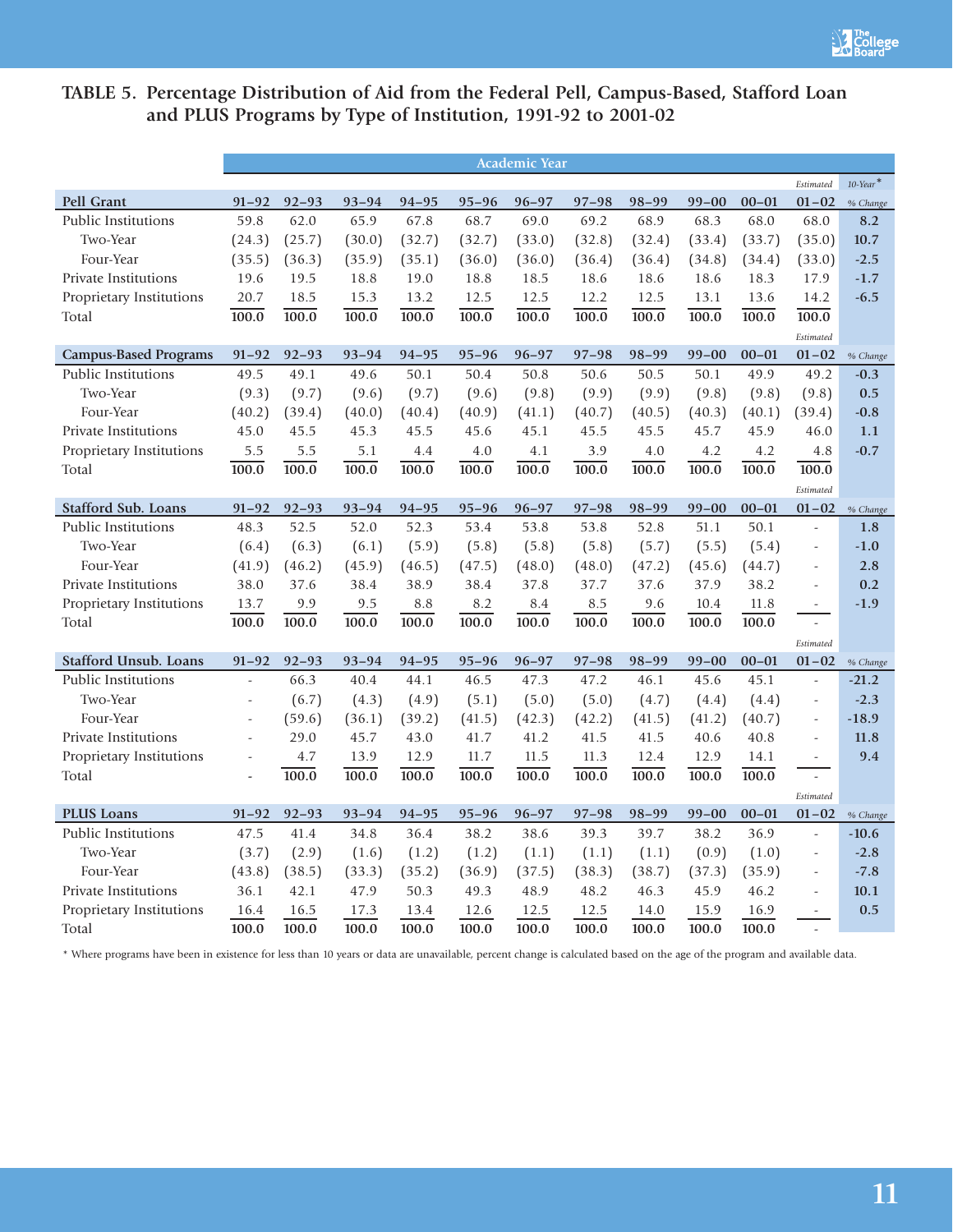# **TABLE 6. Grant, Loan, Work-Study, and Education Tax Credit Funding in** *Current* **and** *Constant (2002) Dollars* **(in Millions) and as a Percentage of Total Aid, 1992-93 to 2002-03**

|                    |                          |                          |                     |                     |           | <b>Current Dollars</b>         |           |           |           |           |           |                    |
|--------------------|--------------------------|--------------------------|---------------------|---------------------|-----------|--------------------------------|-----------|-----------|-----------|-----------|-----------|--------------------|
|                    |                          |                          |                     |                     |           |                                |           |           |           |           | Estimated | $10$ -Year*        |
|                    | $92 - 93$                | $93 - 94$                | $94 - 95$           | $95 - 96$           | $96 - 97$ | $97 - 98$                      | $98 - 99$ | $99 - 00$ | $00 - 01$ | $01 - 02$ | $02 - 03$ | % Change           |
| <b>Grants</b>      | 17,738                   | 18,306                   | 19,332              | 20,227              | 21,765    | 23,933                         | 26,679    | 28,690    | 32,149    | 37,042    | 41,821    | 136                |
| Loans              | 16,222                   | 22,551                   | 26,090              | 30,314              | 34,180    | 36,576                         | 37,482    | 41,104    | 43,561    | 48,558    | 56,640    | 249                |
| Work               | 780                      | 771                      | 757                 | 764                 | 776       | 906                            | 913       | 917       | 939       | 1,032     | 1,218     | 56                 |
| <b>Tax Credits</b> | $\overline{\phantom{a}}$ | $\overline{\phantom{a}}$ |                     |                     |           | $\overline{\phantom{a}}$       | 3,377     | 4,772     | 4,851     | 5,205     | 5,437     | 61                 |
| Total              | 34,740                   | 41,629                   | $\frac{46,180}{9}$  | $\overline{51,305}$ | 56,720    | 61,416                         | 68,451    | 75,483    | 81,500    | 91,837    | 105,116   | 203                |
|                    |                          |                          |                     |                     |           |                                |           |           |           |           |           |                    |
|                    |                          |                          |                     |                     |           | <b>Constant (2002) Dollars</b> |           |           |           |           |           |                    |
|                    |                          |                          |                     |                     |           |                                |           |           |           |           | Estimated | $10$ -Year $^\ast$ |
|                    | $92 - 93$                | $93 - 94$                | $94 - 95$           | $95 - 96$           | $96 - 97$ | $97 - 98$                      | $98 - 99$ | $99 - 00$ | $00 - 01$ | $01 - 02$ | $02 - 03$ | % Change           |
| Grants             | 22,665                   | 22,800                   | 23,407              | 23,841              | 24,942    | 26,947                         | 29,553    | 30,897    | 33,437    | 37,857    | 41,821    | 85                 |
| Loans              | 20,727                   | 28,087                   | 31,589              | 35,731              | 39,170    | 41,182                         | 41,520    | 44,266    | 45,307    | 49,625    | 56,640    | 173                |
| Work               | 997                      | 961                      | 917                 | 900                 | 889       | 1,021                          | 1,012     | 988       | 977       | 1,055     | 1,218     | 22                 |
| <b>Tax Credits</b> |                          |                          |                     |                     |           |                                | 3,740     | 5,140     | 5,046     | 5,320     | 5,437     | 45                 |
| Total              | 44,388                   | 51,848                   | $\overline{55,912}$ | 60,473              | 65,001    | 69,149                         | 75,824    | 81,290    | 84,766    | 93,856    | 105,116   | 137                |
|                    |                          |                          |                     |                     |           |                                |           |           |           |           |           |                    |
|                    |                          |                          |                     |                     |           | Percentage                     |           |           |           |           |           |                    |
|                    |                          |                          |                     |                     |           |                                |           |           |           |           | Estimated |                    |
|                    | $92 - 93$                | $93 - 94$                | $94 - 95$           | $95 - 96$           | $96 - 97$ | $97 - 98$                      | $98 - 99$ | $99 - 00$ | $00 - 01$ | $01 - 02$ | $02 - 03$ |                    |
| Grants             | 51%                      | 44%                      | 42%                 | 39%                 | 38%       | 39%                            | 39%       | 38%       | 39%       | 40%       | 40%       |                    |
| Loans              | 47%                      | 54%                      | 56%                 | 59%                 | 60%       | 60%                            | 55%       | 55%       | 54%       | 53%       | 54%       |                    |
| Work               | 2%                       | 2%                       | 2%                  | $1\%$               | $1\%$     | $1\%$                          | $1\%$     | $1\%$     | $1\%$     | $1\%$     | $1\%$     |                    |
| <b>Tax Credits</b> |                          |                          |                     |                     |           | $\overline{\phantom{a}}$       | $5\%$     | 6%        | 6%        | 6%        | $5\%$     |                    |

\*Where programs have been in existence for less than 10 years, percent change is calculated based on the age of the program.



**FIGURE 6.** *Grants vs. Loans, Percent Share of Total Aid, 1982-83 to 2002-03*

**Total 100% 100% 100% 100% 100% 100% 100% 100% 100% 100% 100%**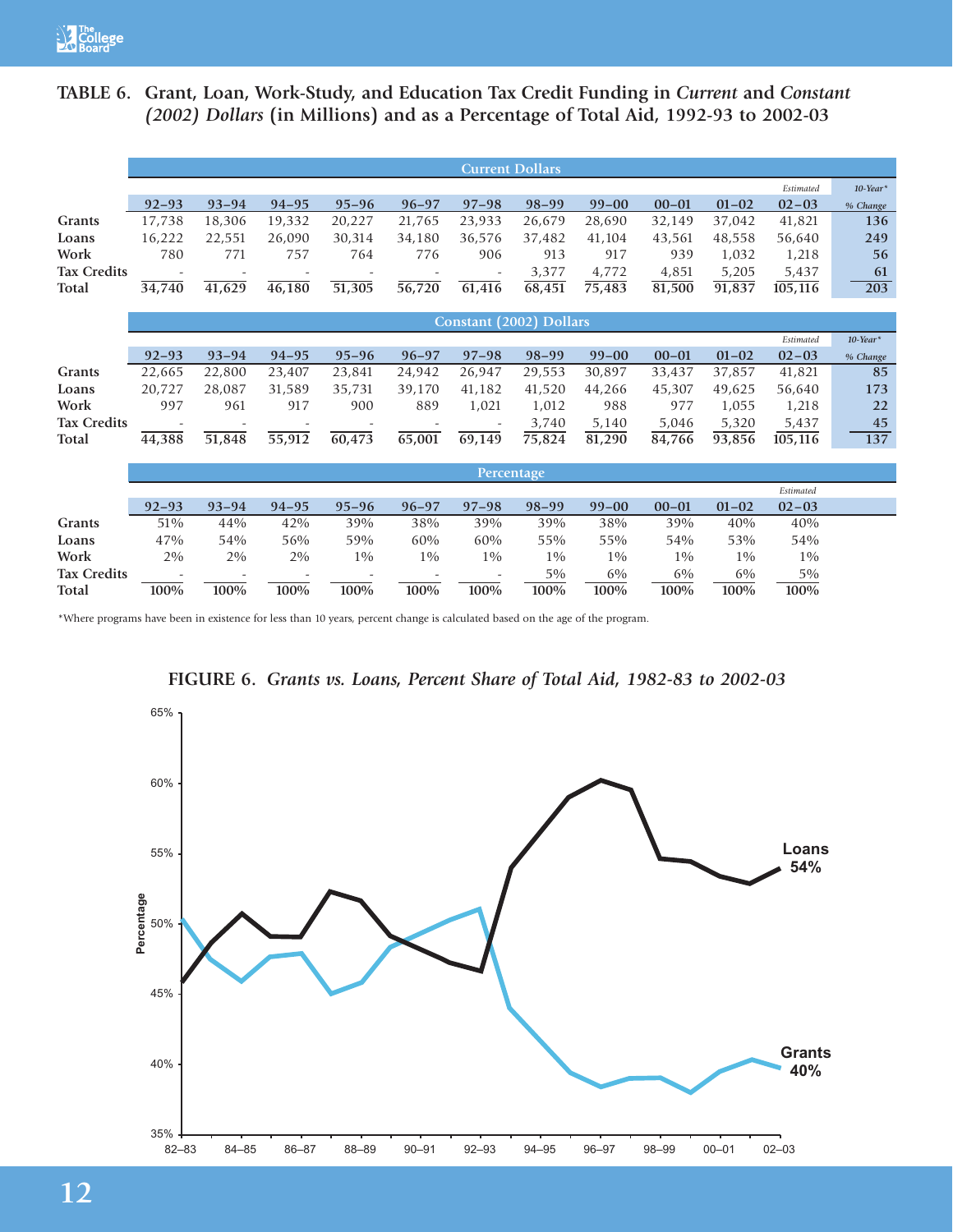

# **TABLE 7. Description of Federal Pell Grant Awards in** *Current* **and** *Constant (2002) Dollars***, 1973-74 to 2002-03**

|         |         | <b>Expenditures</b> |         | Authorized            |       | <b>Actual</b>    |         | <b>Actual</b>  | Percent                  | <b>Number</b>  | Percent of  |
|---------|---------|---------------------|---------|-----------------------|-------|------------------|---------|----------------|--------------------------|----------------|-------------|
|         |         | (in millions)       |         | <b>Maximum Awards</b> |       | Maximum Awards   |         | Minimum Awards | Cap                      | of             | Recipients  |
|         | Current | Constant            | Current | Constant              |       | Current Constant | Current | Constant       | on Costs                 | Recipients     | Independent |
|         |         |                     |         |                       |       |                  |         |                |                          | (in thousands) |             |
| 1973-74 | 48      | 195                 | 1,400   | 5,739                 | 452   | 1,853            | 50      | 205            | 50                       | 176            | 13.3        |
| 1974-75 | 358     | 1,333               | 1,400   | 5,207                 | 1,050 | 3,905            | 50      | 186            | 50                       | 567            | 21.9        |
| 1975-76 | 926     | 3,127               | 1,400   | 4,727                 | 1,400 | 4,727            | 200     | 675            | 50                       | 1,217          | 29.8        |
| 1976-77 | 1,475   | 4,690               | 1,400   | 4,450                 | 1,400 | 4,450            | 200     | 636            | 50                       | 1,944          | 38.3        |
| 1977-78 | 1,524   | 4,565               | 1,800   | 5,391                 | 1,400 | 4,193            | 200     | 599            | 50                       | 2,011          | 38.5        |
| 1978-79 | 1,541   | 4,305               | 1,800   | 5,029                 | 1,600 | 4,470            | 50      | 140            | 50                       | 1,893          | 36.7        |
| 1979-80 | 2,357   | 5,962               | 1,800   | 4,553                 | 1,800 | 4,553            | 200     | 506            | 50                       | 2,538          | 33.8        |
| 1980-81 | 2,387   | 5,319               | 1,800   | 4,011                 | 1,750 | 3,899            | 150     | 334            | 50                       | 2,708          | 40.6        |
| 1981-82 | 2,300   | 4,615               | 1,900   | 3,813                 | 1,670 | 3,352            | 120     | 241            | 50                       | 2,709          | 41.9        |
| 1982-83 | 2,421   | 4,532               | 2,100   | 3,932                 | 1,800 | 3,370            | 50      | 94             | 50                       | 2,523          | 45.9        |
| 1983-84 | 2,797   | 5,062               | 2,300   | 4,162                 | 1,800 | 3,257            | 200     | 362            | 50                       | 2,759          | 47.5        |
| 1984-85 | 3,053   | 5,306               | 2,500   | 4,345                 | 1,900 | 3,302            | 200     | 348            | 50                       | 2,747          | 48.6        |
| 1985-86 | 3,597   | 6,032               | 2,600   | 4,360                 | 2,100 | 3,521            | 200     | 335            | 60                       | 2,813          | 50.4        |
| 1986-87 | 3,460   | 5,667               | 2,600   | 4,259                 | 2,100 | 3,440            | 100     | 164            | 60                       | 2,660          | 53.9        |
| 1987-88 | 3,754   | 5,971               | 2,300   | 3,658                 | 2,100 | 3,340            | 200     | 318            | 60                       | 2,882          | 57.5        |
| 1988-89 | 4,476   | 6,835               | 2,500   | 3,818                 | 2,200 | 3,360            | 200     | 305            | 60                       | 3,198          | 57.9        |
| 1989-90 | 4,778   | 6,967               | 2,700   | 3,937                 | 2,300 | 3,354            | 200     | 292            | 60                       | 3,322          | 59.0        |
| 1990-91 | 4,935   | 6,848               | 2,900   | 4,024                 | 2,300 | 3,191            | 100     | 139            | 60                       | 3,405          | 61.1        |
| 1991-92 | 5,793   | 7,664               | 3,100   | 4,101                 | 2,400 | 3,175            | 200     | 265            | 60                       | 3,786          | 61.5        |
| 1992-93 | 6,176   | 7,931               | 3,100   | 3,981                 | 2,400 | 3,082            | 200     | 257            | 60                       | 4,002          | 62.1        |
| 1993-94 | 5,654   | 7,049               | 3,700   | 4,612                 | 2,300 | 2,867            | 400     | 499            | $\overline{\phantom{a}}$ | 3,756          | 59.2        |
| 1994-95 | 5,519   | 6,705               | 3,900   | 4,737                 | 2,300 | 2,794            | 400     | 486            | $\overline{\phantom{a}}$ | 3,675          | 59.3        |
| 1995-96 | 5,472   | 6,465               | 4,100   | 4,844                 | 2,340 | 2,765            | 400     | 473            | $\overline{a}$           | 3,612          | 58.5        |
| 1996-97 | 5,780   | 6,643               | 4,300   | 4,942                 | 2,470 | 2,839            | 400     | 460            | $\overline{\phantom{a}}$ | 3,666          | 57.6        |
| 1997-98 | 6,331   | 7,090               | 4,500   | 5,039                 | 2,700 | 3,024            | 400     | 448            | $\overline{\phantom{a}}$ | 3,733          | 56.6        |
| 1998-99 | 7,233   | 7,971               | 4,500   | 4,959                 | 3,000 | 3,306            | 400     | 441            | $\overline{\phantom{a}}$ | 3,855          | 55.3        |
| 1999-00 | 7,209   | 7,804               | 4,500   | 4,872                 | 3,125 | 3,383            | 400     | 433            | $\overline{\phantom{a}}$ | 3,764          | 55.5        |
| 2000-01 | 7,956   | 8,334               | 4,800   | 5,028                 | 3,300 | 3,457            | 400     | 419            |                          | 3,899          | 56.2        |
| 2001-02 | 9,975   | 10,129              | 5,100   | 5,179                 | 3,750 | 3,808            | 400     | 406            |                          | 4,341          | 57.1        |
| 2002-03 | 11,716  | 11,716              | 5,100   | 5,100                 | 4,000 | 4,000            | 400     | 400            | $\overline{\phantom{a}}$ | 4,840          | 58.0        |

**FIGURE 7.** *Average Pell Grant as a Share of Tuition and Fees, Room and Board, 1973-74 to 2002-03*

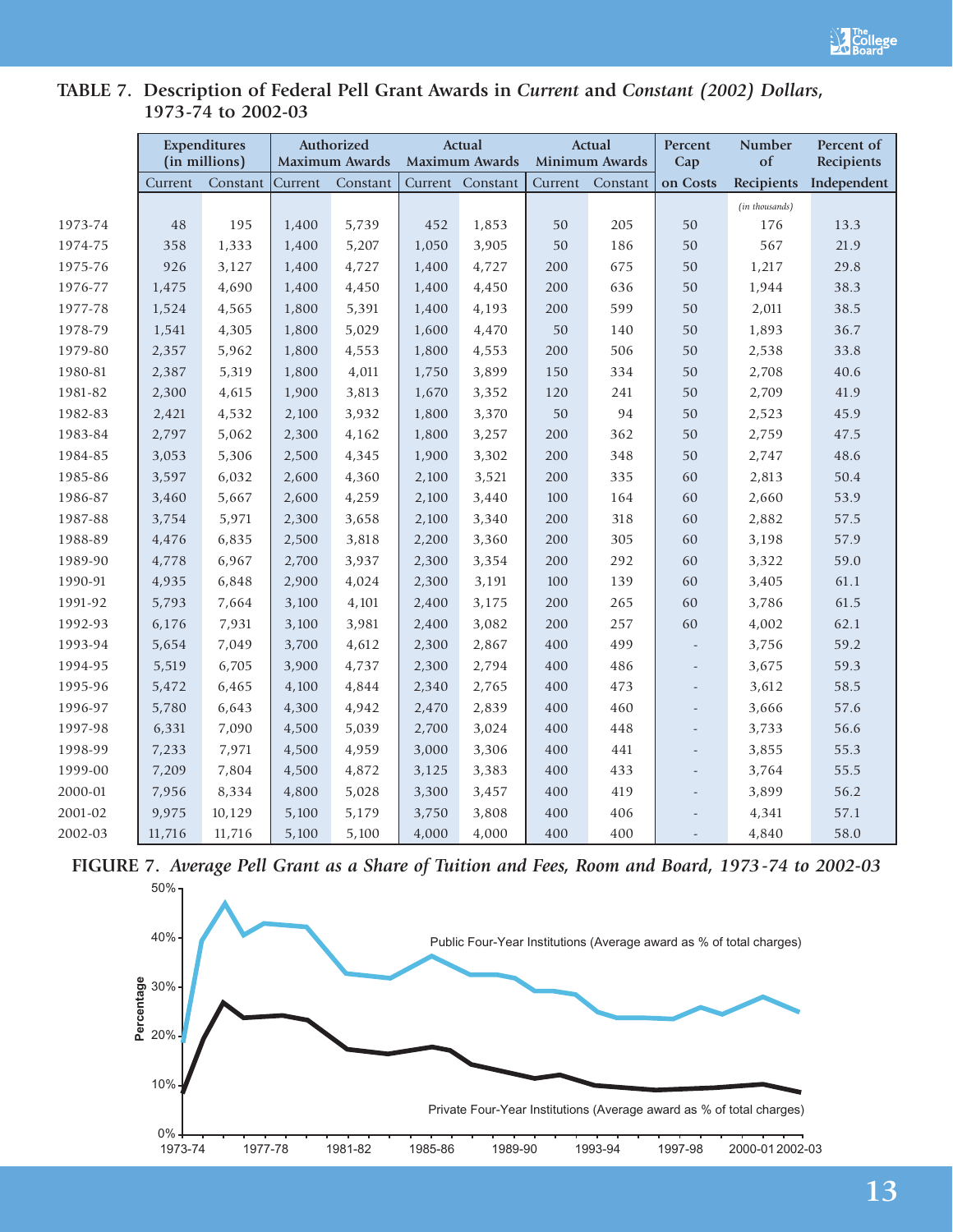|         |            |                  |          |                  |                  |            |         |                    | <b>Education</b>   |
|---------|------------|------------------|----------|------------------|------------------|------------|---------|--------------------|--------------------|
|         |            | <b>Total Aid</b> | Avg. Aid | <b>Grant Aid</b> | <b>Grant Aid</b> | Loans      | Loans   | Education          | <b>Tax Credits</b> |
|         | <b>FTE</b> | (millions)       | per FTE  | (millions)       | per FTE          | (millions) | per FTE | <b>Tax Credits</b> | per FTE            |
| 1982-83 | 9,091,648  | 30,372           | 3,341    | 15,311           | 1,684            | 13,920     | 1,531   |                    |                    |
| 1983-84 | 9,166,398  | 31,386           | 3,424    | 14,890           | 1,624            | 15,273     | 1,666   |                    |                    |
| 1984-85 | 8,951,695  | 32,659           | 3,648    | 14,999           | 1,676            | 16,550     | 1,849   |                    |                    |
| 1985-86 | 8,943,433  | 33,807           | 3,780    | 16,117           | 1,802            | 16,592     | 1,855   |                    |                    |
| 1986-87 | 9,064,165  | 33,983           | 3,749    | 16,284           | 1,797            | 16,669     | 1,839   |                    |                    |
| 1987-88 | 9,229,736  | 37,548           | 4,068    | 16,910           | 1,832            | 19,640     | 2,128   |                    |                    |
| 1988-89 | 9,464,271  | 38,320           | 4,049    | 17,553           | 1,855            | 19,828     | 2,095   |                    |                    |
| 1989-90 | 9,780,881  | 39,151           | 4,003    | 18,961           | 1,939            | 19,239     | 1,967   |                    |                    |
| 1990-91 | 9,983,436  | 39,240           | 3,931    | 19,362           | 1,939            | 18,888     | 1,892   |                    |                    |
| 1991-92 | 10,360,606 | 42,451           | 4,097    | 21,379           | 2,063            | 20,071     | 1,937   |                    |                    |
| 1992-93 | 10,436,776 | 44,388           | 4,253    | 22,665           | 2,172            | 20,727     | 1,986   |                    |                    |
| 1993-94 | 10,351,415 | 51,848           | 5,009    | 22,800           | 2,203            | 28,087     | 2,713   |                    |                    |
| 1994-95 | 10,348,072 | 55,912           | 5,403    | 23,407           | 2,262            | 31,589     | 3,053   |                    |                    |
| 1995-96 | 10,334,956 | 60,473           | 5,851    | 23,841           | 2,307            | 35,731     | 3,457   |                    |                    |
| 1996-97 | 10,481,886 | 65,001           | 6,201    | 24,942           | 2,380            | 39,170     | 3,737   |                    |                    |
| 1997-98 | 10,615,028 | 69,149           | 6,514    | 26,947           | 2,539            | 41,182     | 3,880   |                    |                    |
| 1998-99 | 10,698,775 | 75,824           | 7,087    | 29,553           | 2,762            | 41,520     | 3,881   | 3,740              | 350                |
| 1999-00 | 10,943,609 | 81,290           | 7,428    | 30,897           | 2,823            | 44,266     | 4,045   | 5,140              | 470                |
| 2000-01 | 11,267,025 | 84,766           | 7,523    | 33,437           | 2,968            | 45,307     | 4,021   | 5,046              | 448                |
| 2001-02 | 11,402,000 | 93,856           | 8,232    | 37,857           | 3,320            | 49,625     | 4,352   | 5,320              | 467                |
| 2002-03 | 11,552,000 | 105,116          | 9,099    | 41,821           | 3,620            | 56,640     | 4,903   | 5,437              | 471                |

**FIGURE 8.** *Average Aid per Full-Time Equivalent (FTE) Student, 1982-83 to 2002-03*

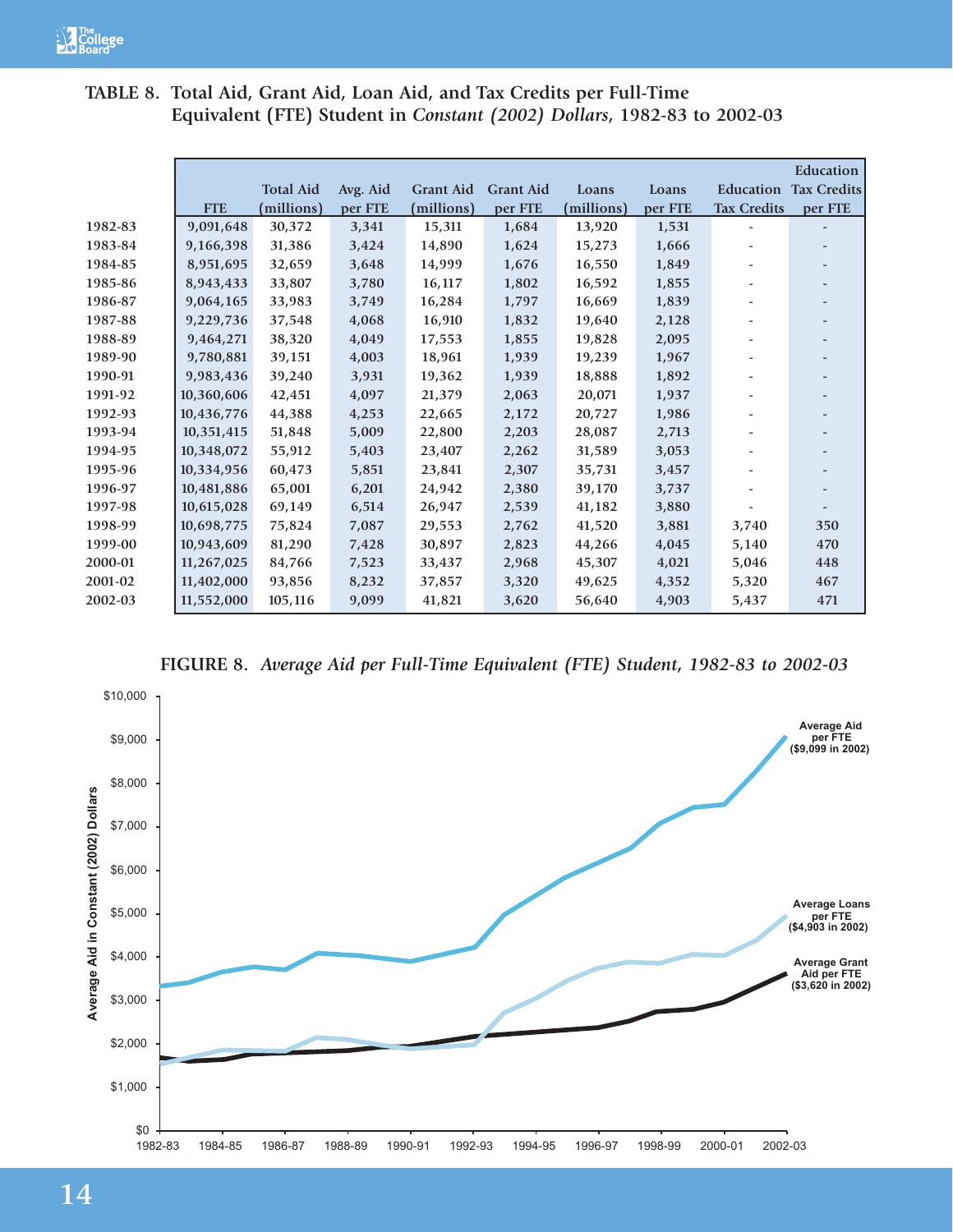



**FIGURE 9.** *Total Need-Based and Non-Need-Based State Grant Aid in* **Constant (2002) Dollars***, 1981 to 2001*

SOURCE: Based on annual survey of National Association of State Student Grant and Aid Programs (NASSGAP). NOTE: These data are based on undergraduate state grants, excluding Puerto Rico.





SOURCE: Based on annual survey of National Association of State Student Grant and Aid Programs. NOTE: These data are based on undergraduate state grants, excluding Puerto Rico.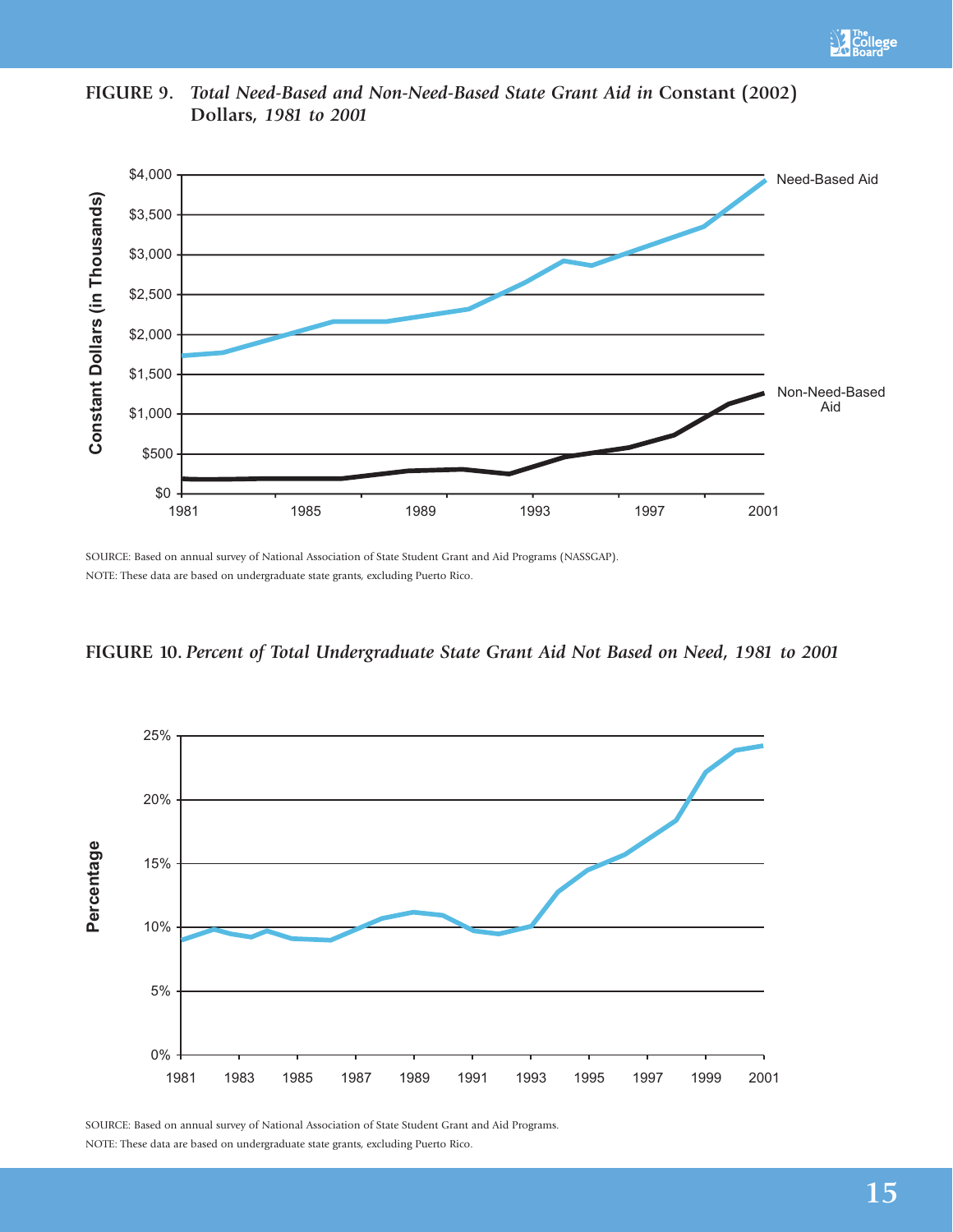



**FIGURE 12.** *Average Institutional Grant Aid per Recipient at Four-Year Institutions by Institution Type and Income Quartiles in* **Constant (1999) Dollars**



NOTE: Income definitions (in 1999 Dollars) for Lowest, Middle, and Highest quartiles: For parents of Dependent students: <\$31,000; \$31,000 to \$82,999; >\$83,000 or more, respectively. For Independent students: <\$12,000; \$12,000 to \$47,999; \$48,000 or more, respectively.

SOURCE: *What Colleges Contribute: Institutional Aid to Full-Time Undergraduates Attending Four-Year Colleges and Universities*, NCES 2003-157.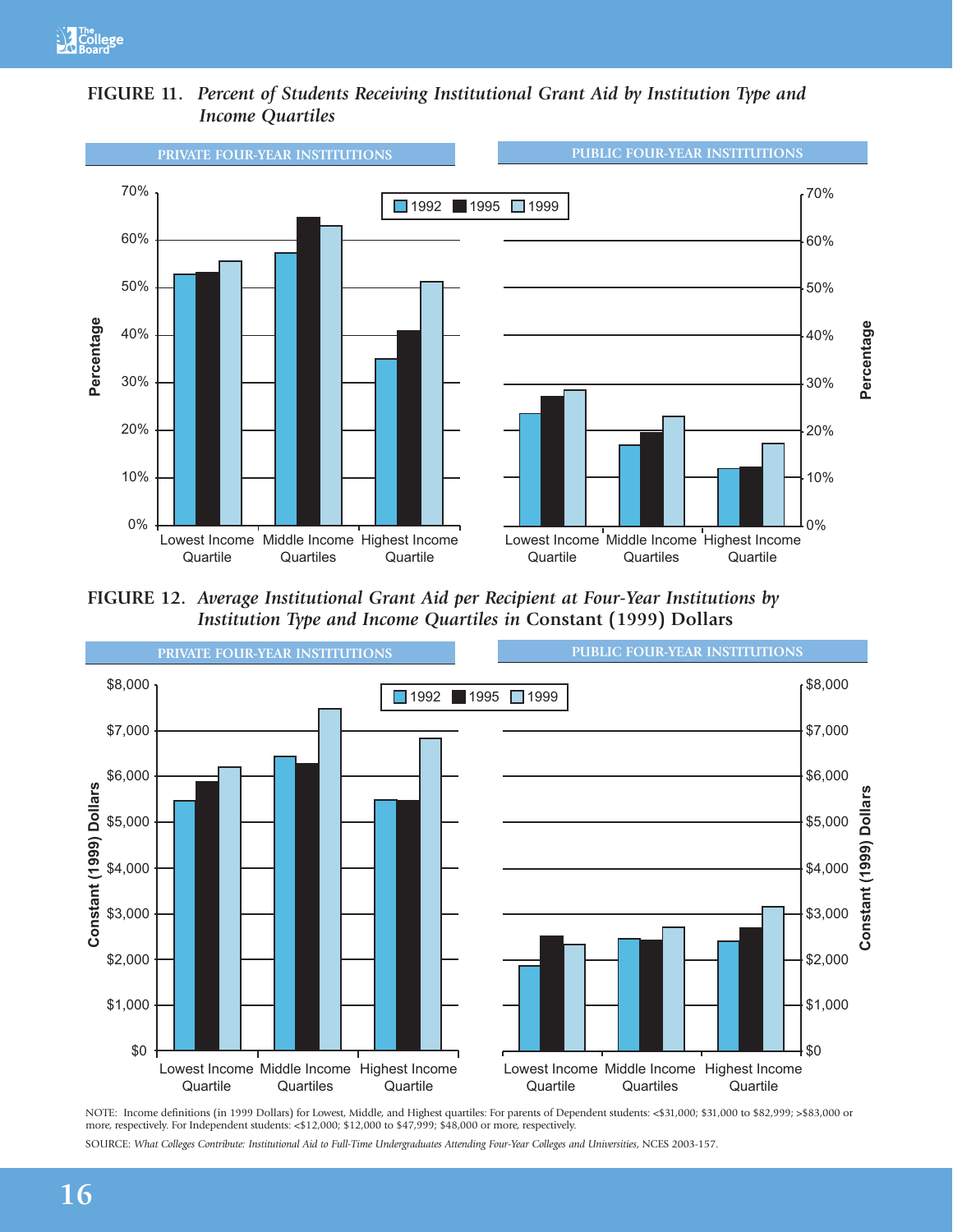







NOTE: Information on specific type of account is not available for years before 2000, although the majority were prepaid tuition plans. 2003 data are as of June 30, 2003.

SOURCE: College Savings Plans Network (collegesavings.org), National Association of State Treasurers.

## **FIGURE 15.** *Distribution of Tax Credit Dollars and Average Credit Amount by AGI Levels, 2001*



SOURCE: Individual Income Tax Returns, Preliminary Data 2001, Table 1.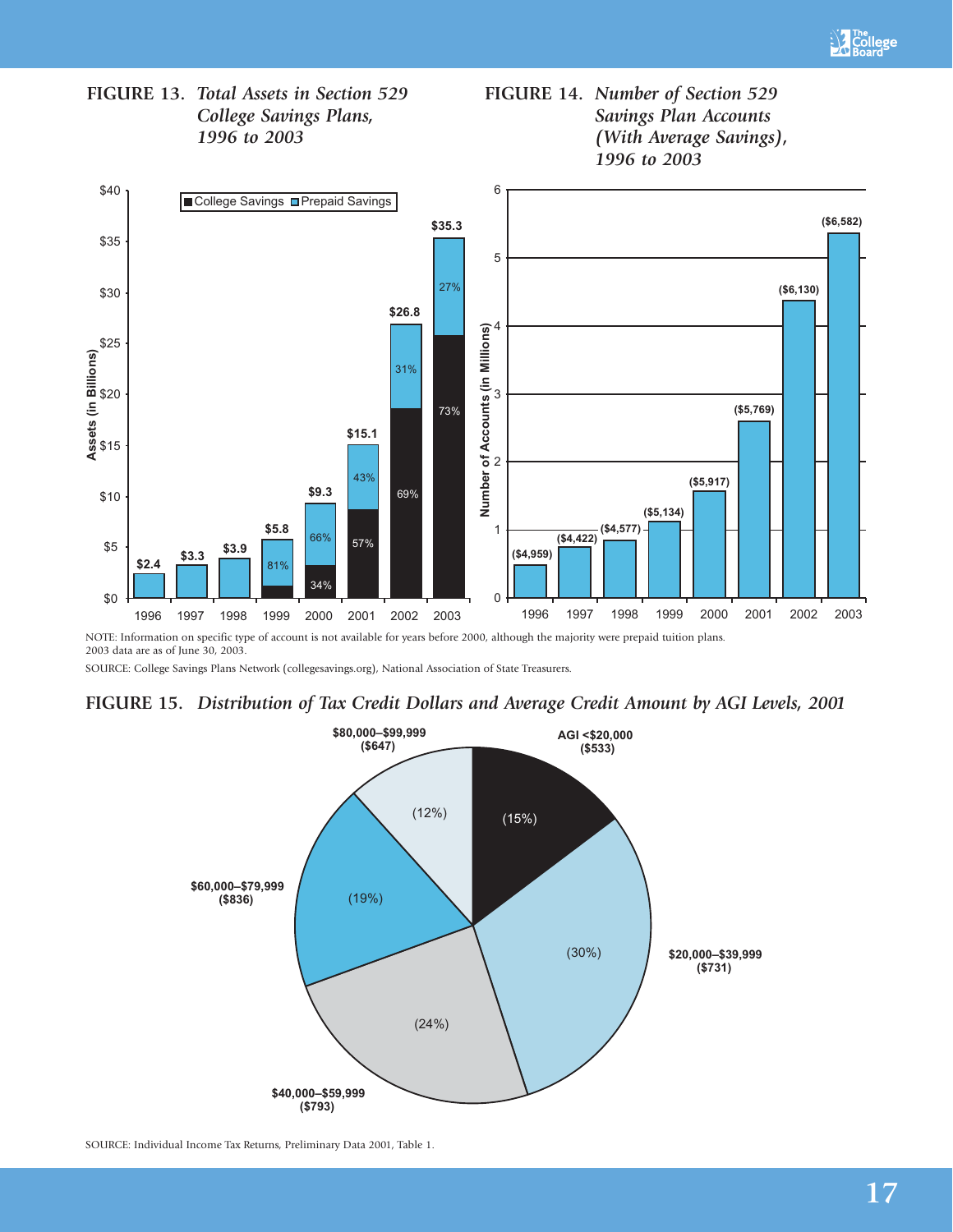|                                                                                                                                                                                                                                          |                       |             |                     |             |                   |                           |                  |              |              |                 | Academic Year |                             |               |              |                  |                                                                                                                        |                        |                       |               |               |                             |                |              |
|------------------------------------------------------------------------------------------------------------------------------------------------------------------------------------------------------------------------------------------|-----------------------|-------------|---------------------|-------------|-------------------|---------------------------|------------------|--------------|--------------|-----------------|---------------|-----------------------------|---------------|--------------|------------------|------------------------------------------------------------------------------------------------------------------------|------------------------|-----------------------|---------------|---------------|-----------------------------|----------------|--------------|
| Federally Supported<br>Programs                                                                                                                                                                                                          | $63 - 64$             | $70 - 71$   | $71 - 72$ $72 - 73$ |             | $73 - 747 - 7$    | įη                        | $75 - 7676 - 77$ |              | $77 - 78$    | $78 - 79$       | $79 - 80$     | $80 - 81$                   | $81 - 82$     | $82 - 83$    | $83 - 84$        | 84-85                                                                                                                  | $85 - 86$              | $86 - 87$             | $87 - 88$     | $88 - 89$     | $89 - 90$ $90 - 91$         |                | $91 - 92$    |
| Pell Grants<br><b>SEOG</b><br>Grants                                                                                                                                                                                                     |                       | 165         | 177                 | 210         | 48<br>210         | ∞<br>35<br>$\overline{2}$ | 926<br>240       | 1,475<br>240 | 1,524<br>250 | 1,541           | 338<br>2,357  | 2,387                       | 2,300<br>367  | 2,421<br>352 | 2,797<br>353     | 3,053<br>375                                                                                                           | 3,597<br>$\frac{1}{4}$ | 3,460<br>393          | 3,754<br>412  | 4,476<br>408  | 4,778<br>437                | 4,935<br>458   | 5,793<br>520 |
| <b>LEAP</b><br><b>SSEC</b>                                                                                                                                                                                                               |                       | 499         | 570                 | 701         | 784               | $\circ$<br>4<br>89        | 20<br>1,093      | 44<br>1,250  | 60<br>1,370  | 64<br>1,477     | 1,587         | 1,883                       | 1,996         | 74<br>733    | $\degree$<br>220 | 35                                                                                                                     |                        |                       |               | 72            |                             | $\circ$<br>59  | $\Im$        |
| Veterans                                                                                                                                                                                                                                 | 67                    | 1,121       | 1,320               | 1,936       | 2,261             | 3<br>3,35                 | 4,180            | 2,997        | 2,700        | 2,176           | 1,821         | 1,714                       | $\frac{5}{1}$ | 1,356        | 1,148            | 1,004                                                                                                                  | 864                    | 783                   | 762           | 724           | 790                         | 679            | 876          |
| Military                                                                                                                                                                                                                                 | 42                    | $^{64}$     | 59                  |             | 80                | S                         | 57               | 101          | 104          | $\overline{11}$ | 167           | 201                         | 232           | 266          | 297              | 329                                                                                                                    | 342                    | $\overline{7}$<br>361 | 349           | 341           | 364                         | 369            | 394          |
| Other Grants<br>Subtotal                                                                                                                                                                                                                 | 118                   | 1,865       | 2,147               | 2,929       | 3,416<br>33       | 4,986                     | 6.619<br>63      | 6,174<br>67  | 82<br>6,091  | 98<br>5,742     | 114<br>6,461  | 6,748<br>122                | 6,429<br>106  | 5,286<br>85  | 4,937<br>62      | 4,933<br>$^{60}$                                                                                                       | 5,358<br>67            | 5,143                 | 5,445<br>92   | 6,122<br>102  | $\overline{110}$<br>6,550   | 6,618<br>118   | 7,804<br>160 |
| Federal Work-Study                                                                                                                                                                                                                       |                       | 200         | 319                 | 266         | 296               | S<br>29                   | 295              | 436          | 469          | 489             | 602           | 660                         | 624           | 615          | 683              | 645                                                                                                                    | 656                    | 629                   | 635           | 625           | 663                         | 728            | 760          |
| Family Education<br>Perkins Loans<br>Loans                                                                                                                                                                                               | 114                   | 241         | 312                 | 398         | 433               | 440                       | 460              | 559          | 615          | 640             | 651           | 694                         | 580           | 597          | 682              | 677                                                                                                                    | 703                    | 763                   | 805           | 874           | 903                         | 870            | 868          |
| Loans                                                                                                                                                                                                                                    |                       |             | 1,015 1,274         | 1,171       | 1,139             | ŏ<br>1,29                 | 1,267            | 1,325        | 1,737        | 2,360           | 3,926         | 6,202                       | 7,219         | 6,695        | 7,576            | 8,608                                                                                                                  | 8,839                  | 9,102 11,385          |               |               | 11,985 12,151 12,669 13,993 |                |              |
| Income Contingent<br>Loans                                                                                                                                                                                                               |                       |             |                     |             |                   |                           |                  |              |              |                 |               |                             |               |              |                  |                                                                                                                        |                        |                       |               | S             | $\circ$                     | $\circ$<br>345 | m            |
| <b>Other Loans</b><br>Subtotal                                                                                                                                                                                                           | $\vert \vec{1} \vert$ | 1,297<br>42 | 1,637<br>5          | 1,626<br>57 | 1,634<br>$\Omega$ | $\frac{59}{1,797}$        | 45<br>1,772      | 47<br>1,931  | 42<br>2,394  | 46<br>3,047     | 42<br>4,619   | 6,958<br>62                 | 109<br>7,907  | 210<br>7,502 | 279<br>8,537     | 9,612<br>327                                                                                                           | 9,914<br>372           | 10,182<br>316         | 298<br>12,493 | 13,195<br>332 | 13,414<br>355               | 13,890 15,232  | 367          |
| Total Federal Aid                                                                                                                                                                                                                        | 232                   | 3,363       | 4,102               | 4,821       | 5,346             | 7,078                     | 8,686            | 8,541        | 8,954        | 9,277           |               | 11,681 14,366 14,960 13,404 |               |              |                  | 14, 157 15, 190 15, 929 15, 954 18, 573                                                                                |                        |                       |               | 19,943 20,628 |                             | 21,235 23,796  |              |
| State Grant Programs                                                                                                                                                                                                                     | 56                    | 236         | 269                 | 315         | 364               | 422                       | 490              | 608          | 677          | 726             | 788           | 801                         | 921           | 1,006        | 1,106            | 1,222                                                                                                                  | 1,311                  | 1,432                 | 1,503         | 1,581         | 1,719                       | 1,860          | 1,968        |
| Institutional and<br><b>Other Grants</b>                                                                                                                                                                                                 | 270                   | 837         | 942                 | 978         | 1,009             | 1,020                     | 1,169            | 1,195        | 1,228        | 1,283           | 1,460         | 1,625                       | 1,746         | 1,960        | 2,280            | 2,556                                                                                                                  | 2,962                  | 3,371                 | 3,808         | 3,978         | 4,951                       | 5,761          | 6,454        |
| and Institutional Aid<br>Total Federal, State,                                                                                                                                                                                           | 558                   | 4,436 5,313 |                     |             | 6,114 6,719 8,520 |                           |                  |              |              |                 |               |                             |               |              |                  | 10,344 10,345 10,859 11,287 13,929 16,792 16,792 16,369 17,542 18,968 20,201 20,757 23,885 25,502 27,298 28,856 32,218 |                        |                       |               |               |                             |                |              |
| NOTE: Figures on military-related aid are not precisely comparable to Table 1. Armed Forces tuition assistance amounts are not available for these years, and some ROTC data are estimated. See notes to Table 1 for further<br>details. |                       |             |                     |             |                   |                           |                  |              |              |                 |               |                             |               |              |                  |                                                                                                                        |                        |                       |               |               |                             |                |              |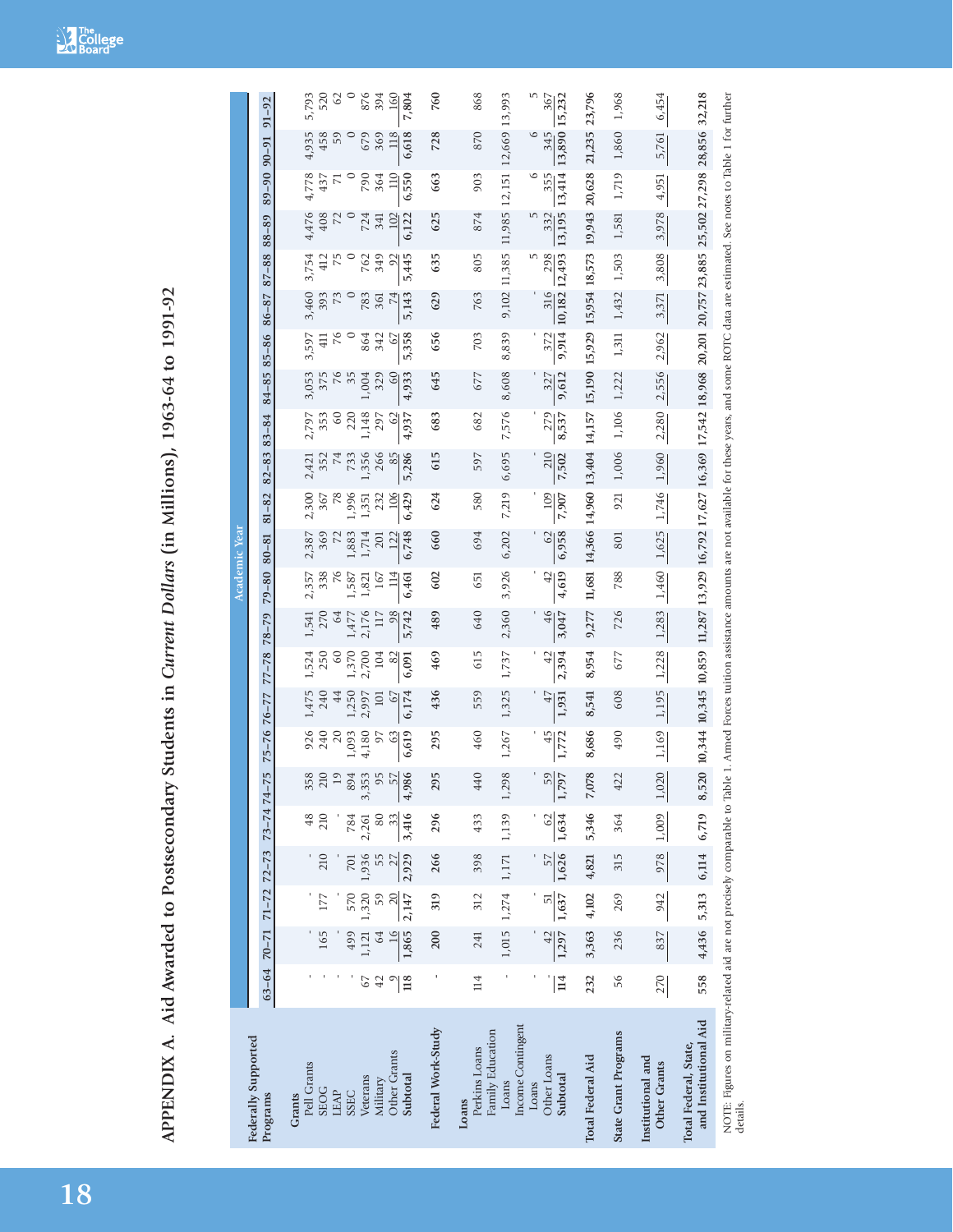APPENDIX B. Aid Awarded to Postsecondary Students in Constant (2002) Dollars (in Millions), 1963-64 to 1991-92 **APPENDIX B. Aid Awarded to Postsecondary Students in** *Constant (2002) Dollars* **(in Millions), 1963-64 to 1991-92**

|                                                                                   |                  |                                                                                                                                                                 |              |                     |                                                      |                                         |                |                     |                                           |              |                     | <b>Academic Year</b> |                        |            |                                                                       |                      |                       |               |                      |            |                  |               |                        |
|-----------------------------------------------------------------------------------|------------------|-----------------------------------------------------------------------------------------------------------------------------------------------------------------|--------------|---------------------|------------------------------------------------------|-----------------------------------------|----------------|---------------------|-------------------------------------------|--------------|---------------------|----------------------|------------------------|------------|-----------------------------------------------------------------------|----------------------|-----------------------|---------------|----------------------|------------|------------------|---------------|------------------------|
| Federally Supported<br>Programs                                                   |                  | $63 - 64$ $70 - 71$                                                                                                                                             |              | $71 - 72$ $72 - 73$ | $73 - 7474$                                          | $-75$                                   |                | $75 - 76$ $76 - 77$ | $77 - 78$                                 | $78 - 79$    | $79 - 80$           | $80 - 81$            | $81 - 82$              | $82 - 83$  | $83 - 84$                                                             | 84-85                | $85 - 86$             | $86 - 87$     | 87-88                | $88 - 89$  | $89 - 90$ 90 -91 |               | $91 - 92$              |
| Pell Grants<br>Grants                                                             |                  |                                                                                                                                                                 |              |                     | 186                                                  | .260                                    | 3,041          | 4,578               | 4,432                                     | 4,096        | 5,529               | 5,018                | 4,450                  | 4,491      | 5,004                                                                 | 5,257                | 6,020                 | 5,665         | 5,902                | 6,725      | 6,852            | 6,711         | 7,633                  |
| <b>SEOG</b><br>LEAP                                                               |                  | 755                                                                                                                                                             | 785          | 895                 | 821                                                  | 739<br>66                               | 789<br>65      | 745<br>136          | $727$<br>174                              | 169<br>718   | 794<br>179          | 775<br>152           | 150<br>$\overline{20}$ | 653<br>137 | 632<br>108                                                            | 645<br>131           | 689<br>127            | 643<br>119    | 648<br>119           | 614<br>109 | 627<br>102       | 80<br>623     | 82<br>685              |
| <b>SSEC</b>                                                                       |                  | 2,288                                                                                                                                                           | 2,523        | 2,982               | 3,062                                                | 3,143                                   | 3,589          | 3,878               | 3,983                                     | 3,927        | 3,723               | 3,959                | 3,862                  | 1,360      | 394                                                                   | 60                   |                       |               |                      |            |                  |               |                        |
| Veterans                                                                          | 396              | 5,139                                                                                                                                                           | 5,842        | 8,236               |                                                      | 8,831 11,790                            | 13,726         | 9,299               | 7,850                                     | 5,785        | 4,272               | 3,604                | 2,614                  | 2,515      | 2,053                                                                 | 1,729                | 1,445                 | 1,282         | 1,198                | 1,088      | 1,133            | 923           | 1,154                  |
| <b>Other Grants</b><br>Military                                                   | 246              | 296                                                                                                                                                             | 263<br>89    | 115<br>233          | 314<br>129                                           | 200<br>333                              | 318<br>$207\,$ | 208<br>314          | 238<br>304                                | 310<br>261   | 392<br>267          | 256<br>422           | 204<br>449             | 494<br>158 | 532<br>$\overline{110}$                                               | 567<br>104           | 573<br>$\frac{13}{2}$ | 121<br>591    | 145<br>549           | 512<br>153 | 157<br>522       | 160<br>502    | 519<br>$\frac{210}{2}$ |
| Subtotal                                                                          | $\frac{53}{695}$ | 8,550                                                                                                                                                           |              |                     | $9,500$ $12,461$ $\overline{13,344}$ $\overline{17}$ | 533                                     | 21,734         | 19,158              | 17,709                                    | 15,266       | 15,156              | 14,186 12,440        |                        | 9,808      | 8,833                                                                 | 8,493                | 8,967                 | 8,421         | 8,560                | 9,200      | 9,395            | 8,999         | 10,282                 |
| Federal Work-Study                                                                |                  | 918                                                                                                                                                             |              |                     | 1,410 1,130 1,156 1,                                 | 037                                     | 969            | 1,353               | 1,364                                     | 1,299        | 1,411               | 1,388 1,207          |                        | 1,141      | 1,223                                                                 | 1,111                | 1,098                 | 1,030         | 998                  | 940        | 952              | 990           | 1,001                  |
| Family Education<br>Perkins Loans<br>Loans                                        | 671              | 1,103                                                                                                                                                           | 1,381        | 1,692               | 1,691                                                | 547<br>$\overline{a}$                   | 1,511          | 1,736               | 1,788                                     | 1,703        | 1,527               | 1,458 1,123          |                        | 1,107      | 1,220                                                                 | 1,166                | 1,176                 | 1,250         | 1,266                | 1,313      | 1,294            | 1,184         | 1,143                  |
| Income Contingent<br>Loans                                                        |                  | 4,653                                                                                                                                                           | 5,638        | 4,981               | 4,449                                                | .564<br>4                               | 4,160          | 4,111               | 5,050                                     | 6,274        |                     | 9,209 13,039 13,968  |                        |            | 12,423 13,554 14,822 14,792 14,902 17,897 18,009 17,427 17,228 18,437 |                      |                       |               |                      |            |                  |               |                        |
| Loans                                                                             |                  |                                                                                                                                                                 |              |                     |                                                      |                                         |                |                     |                                           |              |                     |                      |                        |            |                                                                       |                      |                       |               | ∞                    |            | $^{\circ}$       | $^{\circ}$    | $\circ$                |
| Other Loans<br>Subtotal                                                           | 671              | 5,948<br>192                                                                                                                                                    | 226<br>7,244 | 6,916<br>242        | 6,381<br>241                                         | 207<br>318<br>$\circ$                   | 148<br>5,819   | 144<br>5,991        | 122<br>6,961                              | 8,099<br>123 | 10,834 14,628<br>98 | 131                  | 210<br>15,301          | 390        | 13,920 15,273<br>499                                                  | 16,550 16,592<br>562 | 623                   | 16,669<br>517 | 19,640 19,828<br>469 | 499        | 510<br>19,239    | 18,888<br>469 | 483<br>20,071          |
| Total Federal Aid                                                                 |                  | 1,366 15,416 18,155 20,506 20,881 24                                                                                                                            |              |                     |                                                      | ,888                                    | 28,521         |                     | 26,502 26,033 24,664 27,401 30,202 28,949 |              |                     |                      |                        |            | 24,869 25,329                                                         | 26,153 26,657        |                       |               | 26,120 29,198 29,967 |            | 29,585 28,877    |               | 31,354                 |
| State Grant Programs                                                              | 331              |                                                                                                                                                                 |              |                     |                                                      | $1,082$ $1,190$ $1,340$ $1,422$ $1,484$ | 1,609          | 1,887               | 1,968                                     | 1,930        | 1,848               | 1,684 1,782          |                        | 1,867      | 1,978                                                                 | 2,104                | 2,194                 | 2,345         | 2,363                | 2,375      | 2,465            | 2,529         | 2,593                  |
| Institutional and<br><b>Other Grants</b>                                          | 1,592            |                                                                                                                                                                 |              | 3,836 4,168 4,159   | 3,941                                                | ,585<br>$\omega$                        | 3,837          | 3,709               | 3,570                                     | 3,412        | 3,424               | 3,415                | 3,379                  | 3,636      | 4,079                                                                 | 4,401                | 4,957                 | 5,518         | 5,987                | 5,978      | 7,101            | 7,834         | 8,504                  |
| and Institutional Aid<br>Total Federal, State,                                    |                  | 3,289 20,333 23,513 26,005 26,244 29,957 33,968 32,098 31,572 30,006 32,671 35,301 34,110 30,372 31,386 32,659 33,807 33,983 37,548 38,320 39,151 39,240 42,451 |              |                     |                                                      |                                         |                |                     |                                           |              |                     |                      |                        |            |                                                                       |                      |                       |               |                      |            |                  |               |                        |
| NOTE: Constant dollar figures are based on dollar amounts reported in Appendix A. |                  |                                                                                                                                                                 |              |                     |                                                      |                                         |                |                     |                                           |              |                     |                      |                        |            |                                                                       |                      |                       |               |                      |            |                  |               |                        |

**SA** The Board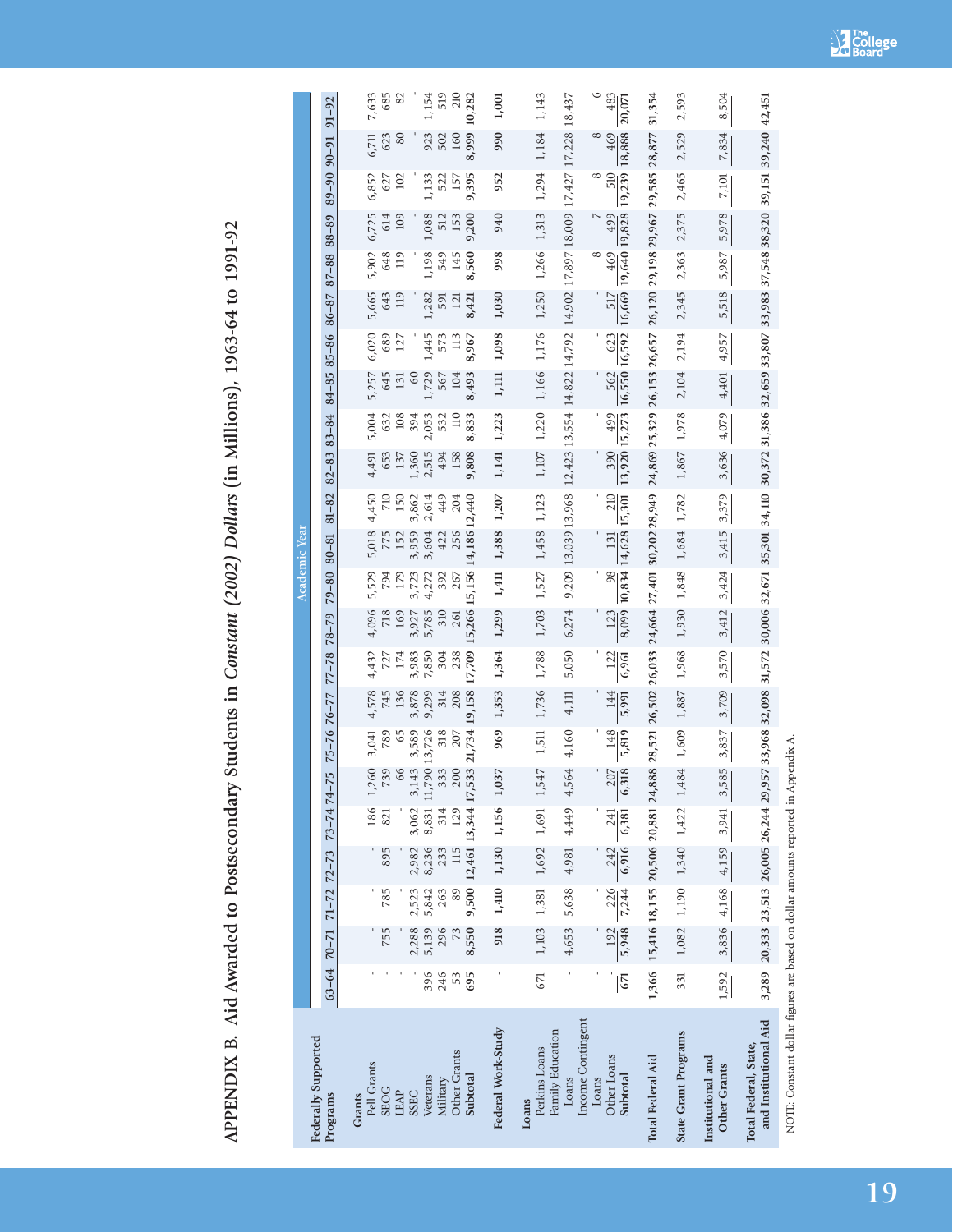# **APPENDIX C. Number of Borrowers, Number of Loans, and Average Loan Amount for Federal Family Education Loan (FFEL) Programs in** *Current* **and** *Constant (2002) Dollars***, 1992-93 to 2002-03**

|                              | <b>Academic Year</b>     |           |           |           |           |           |           |           |                |           |           |          |
|------------------------------|--------------------------|-----------|-----------|-----------|-----------|-----------|-----------|-----------|----------------|-----------|-----------|----------|
|                              |                          |           |           |           |           |           |           |           |                |           | Estimated | 10-Year  |
| <b>Stafford Subsidized</b>   | $92 - 93$                | $93 - 94$ | $94 - 95$ | $95 - 96$ | $96 - 97$ | $97 - 98$ | $98 - 99$ | $99 - 00$ | $00 - 01$      | $01 - 02$ | $02 - 03$ | % Change |
| # Borrowers (000)            | $\overline{\phantom{a}}$ | 3,554     | 3,493     | 2,735     | 2,801     | 2,789     | 2,769     | 2,874     | 2,979          | 3,247     | 3,618     |          |
| $#$ Loans $(000)$            | 3,883                    | 4,433     | 4,236     | 3,289     | 3,398     | 3,390     | 3,324     | 3,506     | 3,675          | 4,049     | 4,512     | 16       |
| Avg. Loan (Current)          | 2,817                    | 3,193     | 3,372     | 3,472     | 3,529     | 3,533     | 3,535     | 3,569     | 3,553          | 3,534     | 3,550     |          |
| Avg. Loan (Constant)         | 3,599                    | 3,977     | 4,083     | 4,093     | 4,044     | 3,978     | 3,916     | 3,843     | 3,695          | 3,612     | 3,550     | $-1$     |
|                              |                          |           |           |           |           |           |           |           |                |           | Estimated |          |
| <b>Stafford Unsubsidized</b> | $92 - 93$                | $93 - 94$ | $94 - 95$ | $95 - 96$ | $96 - 97$ | $97 - 98$ | $98 - 99$ | $99 - 00$ | $00 - 01$      | $01 - 02$ | $02 - 03$ | % Change |
| # Borrowers (000)            | $\bar{\phantom{a}}$      | 650       | 1,622     | 1,414     | 1,546     | 1,643     | 1,694     | 1,919     | 2,098          | 2,379     | 2,688     |          |
| $#$ Loans $(000)$            | 159                      | 742       | 1,955     | 1,710     | 1,904     | 2,025     | 2,071     | 2,376     | 2,612          | 3,003     | 3,393     | 2040     |
| Avg. Loan (Current)          | 2,035                    | 2,730     | 3,554     | 3,650     | 3,813     | 3,949     | 4,086     | 4,229     | 4,280          | 4,281     | 4,360     |          |
| Avg. Loan (Constant)         | 2,601                    | 3,400     | 4,303     | 4,302     | 4,369     | 4,446     | 4,526     | 4,554     | 4,452          | 4,375     | 4,360     | 68       |
|                              |                          |           |           |           |           |           |           |           |                |           | Estimated |          |
| <b>PLUS</b>                  | $92 - 93$                | $93 - 94$ | $94 - 95$ | $95 - 96$ | $96 - 97$ | $97 - 98$ | $98 - 99$ | $99 - 00$ | $00 - 01$      | $01 - 02$ | $02 - 03$ | % Change |
| # Borrowers (000)            | $\overline{a}$           | 282       | 274       | 241       | 254       | 275       | 282       | 305       | 325            | 347       | 374       |          |
| # Loans (000)                | 388                      | 337       | 320       | 279       | 296       | 324       | 332       | 362       | 386            | 417       | 449       | 16       |
| Avg. Loan (Current)          | 3,300                    | 4,535     | 5,174     | 5,757     | 6,147     | 6,449     | 6,652     | 7,080     | 7,487          | 7,861     | 8,395     |          |
| Avg. Loan (Constant)         | 4,216                    | 5,648     | 6,264     | 6,786     | 7,045     | 7,261     | 7,369     | 7,625     | 7,787          | 8,033     | 8,395     | 99       |
|                              |                          |           |           |           |           |           |           |           |                |           | Estimated |          |
| <b>SLS</b>                   | $92 - 93$                | $93 - 94$ | $94 - 95$ | $95 - 96$ | $96 - 97$ | $97 - 98$ | $98 - 99$ | $99 - 00$ | $00 - 01$      | $01 - 02$ | $02 - 03$ | % Change |
| # Borrowers (000)            | $\omega$                 | 743       | 9         | L.        |           |           |           |           | $\overline{a}$ |           |           |          |
| $#$ Loans $(000)$            | 761                      | 882       | 10        |           |           |           |           |           |                |           |           |          |
| Avg. Loan (Current)          | 3,120                    | 3,931     | 3,337     |           |           |           |           |           |                |           |           |          |
| Avg. Loan (Constant)         | 3,986                    | 4,896     | 4,041     |           |           |           |           |           |                |           |           |          |
|                              |                          |           |           |           |           |           |           |           |                |           | Estimated |          |
| <b>Total</b>                 | $92 - 93$                | $93 - 94$ | $94 - 95$ | $95 - 96$ | $96 - 97$ | $97 - 98$ | $98 - 99$ | $99 - 00$ | $00 - 01$      | $01 - 02$ | $02 - 03$ | % Change |
| # Student Borrowers (000)    | $\omega$                 | 3,845     | 3,852     | 3,033     | 3,127     | 3,155     | 3,164     | 3,347     | 3,501          | 3,836     | 4,300     |          |
| # Parent Borrowers (000)     | $\omega$                 | 282       | 274       | 241       | 254       | 275       | 282       | 305       | 325            | 347       | 374       |          |
| # Total Borrowers (000)      | $\overline{\phantom{a}}$ | 4,127     | 4,127     | 3,274     | 3,381     | 3,430     | 3,445     | 3,652     | 3,826          | 4,183     | 4,674     |          |
| $#$ Loans $(000)$            | 5,190                    | 6,394     | 6,521     | 5,277     | 5,598     | 5,738     | 5,727     | 6,245     | 6,674          | 7,469     | 8,354     | 61       |
| Avg. Loan (Current)          | 2,874                    | 3,312     | 3,515     | 3,650     | 3,764     | 3,844     | 3,915     | 4,024     | 4,065          | 4,076     | 4,140     |          |
| Avg. Loan (Constant)         | 3,672                    | 4,125     | 4,256     | 4,303     | 4,313     | 4,329     | 4,337     | 4,333     | 4,228          | 4,165     | 4,140     | 13       |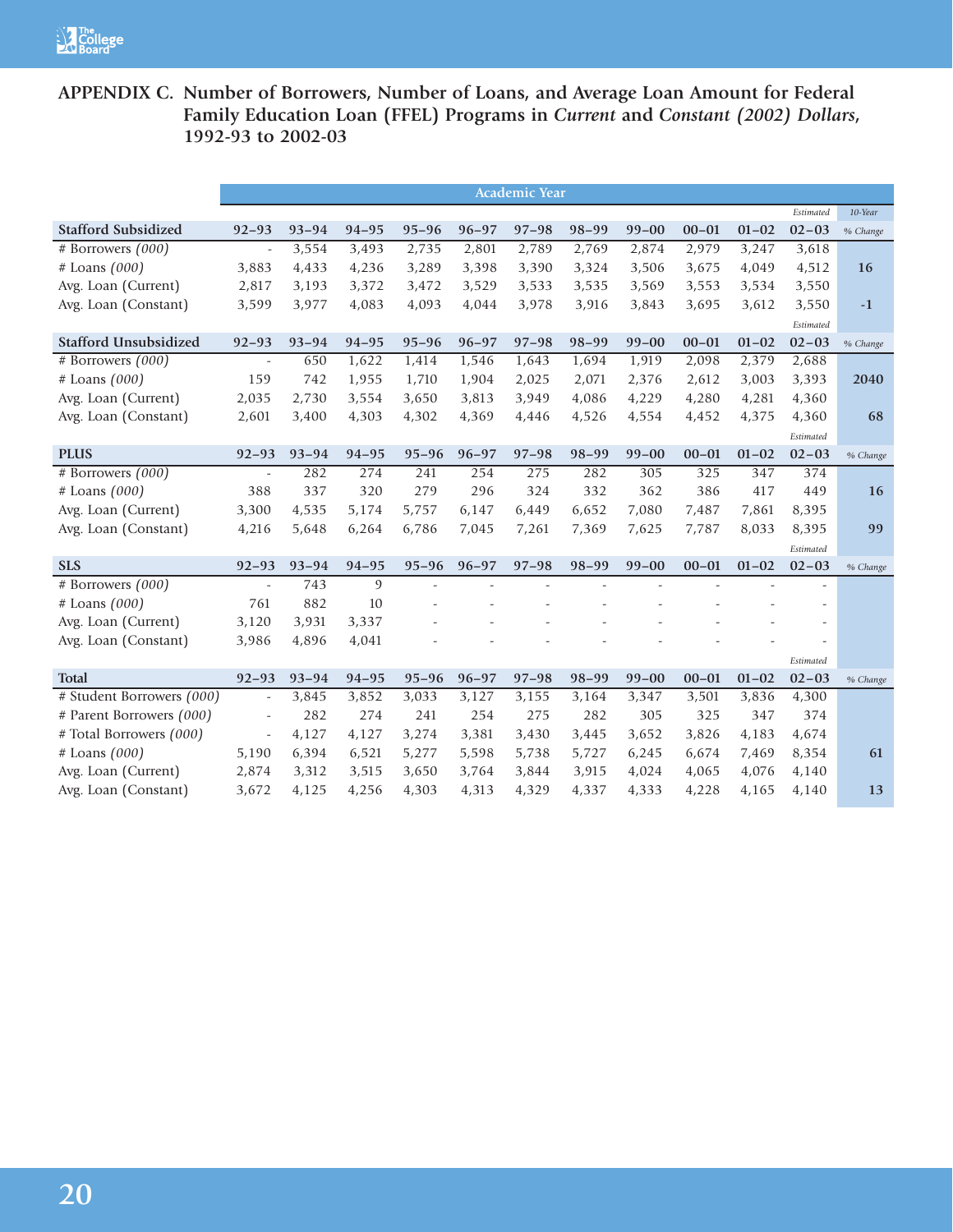

# **APPENDIX D. Number of Borrowers, Number of Loans, and Average Loan Amount for Ford Direct Student Loan (FDSL) Programs in** *Current* **and** *Constant (2002) Dollars***, 1992-93 to 2002-03**

|                              | <b>Academic Year</b>     |                          |           |           |           |           |           |           |           |           |           |          |
|------------------------------|--------------------------|--------------------------|-----------|-----------|-----------|-----------|-----------|-----------|-----------|-----------|-----------|----------|
|                              |                          |                          |           |           |           |           |           |           |           |           | Estimated | 8-Year   |
| <b>Stafford Subsidized</b>   | $92 - 93$                | $93 - 94$                | $94 - 95$ | $95 - 96$ | $96 - 97$ | $97 - 98$ | $98 - 99$ | $99 - 00$ | $00 - 01$ | $01 - 02$ | $02 - 03$ | % Change |
| # Borrowers (000)            | $\overline{\phantom{a}}$ | $\overline{\phantom{a}}$ | 264       | 1,275     | 1,436     | 1,521     | 1,510     | 1,432     | 1,407     | 1,427     | 1,543     |          |
| $#$ Loans $(000)$            |                          | $\overline{\phantom{a}}$ | 305       | 1,469     | 1,680     | 1,781     | 1,762     | 1,613     | 1,588     | 1,615     | 1,746     | 473      |
| Avg. Loan (Current)          |                          | $\overline{\phantom{a}}$ | 3,672     | 3,442     | 3,464     | 3,444     | 3,411     | 3,468     | 3,447     | 3,456     | 3,646     |          |
| Avg. Loan (Constant)         |                          |                          | 4,446     | 4,056     | 3,970     | 3,878     | 3,778     | 3,735     | 3,585     | 3,532     | 3,646     | $-18$    |
|                              |                          |                          |           |           |           |           |           |           |           |           | Estimated |          |
| <b>Stafford Unsubsidized</b> | $92 - 93$                | $93 - 94$                | $94 - 95$ | $95 - 96$ | $96 - 97$ | $97 - 98$ | $98 - 99$ | $99 - 00$ | $00 - 01$ | $01 - 02$ | $02 - 03$ | % Change |
| # Borrowers (000)            | $\overline{\phantom{a}}$ | $\overline{\phantom{a}}$ | 118       | 633       | 774       | 874       | 889       | 929       | 955       | 1,013     | 1,105     |          |
| $#$ Loans $(000)$            |                          | ÷,                       | 138       | 741       | 929       | 1,053     | 1,067     | 1,061     | 1,090     | 1,159     | 1,264     | 819      |
| Avg. Loan (Current)          |                          | $\overline{\phantom{a}}$ | 3,592     | 3,377     | 3,426     | 3,516     | 3,523     | 3,731     | 3,762     | 3,808     | 4,067     |          |
| Avg. Loan (Constant)         |                          | ÷,                       | 4,349     | 3,980     | 3,927     | 3,958     | 3,903     | 4,018     | 3,913     | 3,892     | 4,067     | $-6$     |
|                              |                          |                          |           |           |           |           |           |           |           |           | Estimated |          |
| <b>PLUS</b>                  | $92 - 93$                | $93 - 94$                | $94 - 95$ | $95 - 96$ | $96 - 97$ | $97 - 98$ | $98 - 99$ | $99 - 00$ | $00 - 01$ | $01 - 02$ | $02 - 03$ | % Change |
| # Borrowers $(000)$          | ÷.                       | $\sim$                   | 29        | 132       | 147       | 162       | 177       | 176       | 175       | 176       | 185       |          |
| # Loans (000)                |                          | $\overline{\phantom{a}}$ | 32        | 146       | 165       | 182       | 198       | 197       | 195       | 196       | 206       | 543      |
| Avg. Loan (Current)          |                          | ÷,                       | 5,618     | 5,512     | 5,730     | 6,002     | 6,109     | 6,346     | 6,698     | 7,118     | 7,874     |          |
| Avg. Loan (Constant)         |                          | ÷,                       | 6,802     | 6,497     | 6,566     | 6,758     | 6,768     | 6,835     | 6,966     | 7,274     | 7,874     | 16       |
|                              |                          |                          |           |           |           |           |           |           |           |           | Estimated |          |
| <b>Total</b>                 | $92 - 93$                | $93 - 94$                | $94 - 95$ | $95 - 96$ | $96 - 97$ | $97 - 98$ | $98 - 99$ | $99 - 00$ | $00 - 01$ | $01 - 02$ | $02 - 03$ | % Change |
| # Student Borrowers (000)    |                          | ÷,                       | 295       | 1,434     | 1,629     | 1,747     | 1,750     | 1,718     | 1,718     | 1,762     | 1,912     |          |
| # Parent Borrowers (000)     |                          | ÷,                       | 29        | 132       | 147       | 162       | 177       | 176       | 175       | 176       | 185       |          |
| # Total Borrowers (000)      |                          | $\overline{\phantom{a}}$ | 324       | 1,565     | 1,776     | 1,909     | 1,926     | 1,894     | 1,893     | 1,938     | 2,097     |          |
| $#$ Loans $(000)$            |                          | $\overline{\phantom{0}}$ | 474       | 2,356     | 2,774     | 3,017     | 3,027     | 2,872     | 2,873     | 2,971     | 3,216     | 578      |
| Avg. Loan (Current)          |                          | $\overline{\phantom{a}}$ | 3,780     | 3,549     | 3,586     | 3,624     | 3,627     | 3,763     | 3,788     | 3,835     | 4,082     |          |
| Avg. Loan (Constant)         |                          | $\overline{\phantom{a}}$ | 4,577     | 4,184     | 4,110     | 4,080     | 4,018     | 4,052     | 3,939     | 3,919     | 4,082     | $-11$    |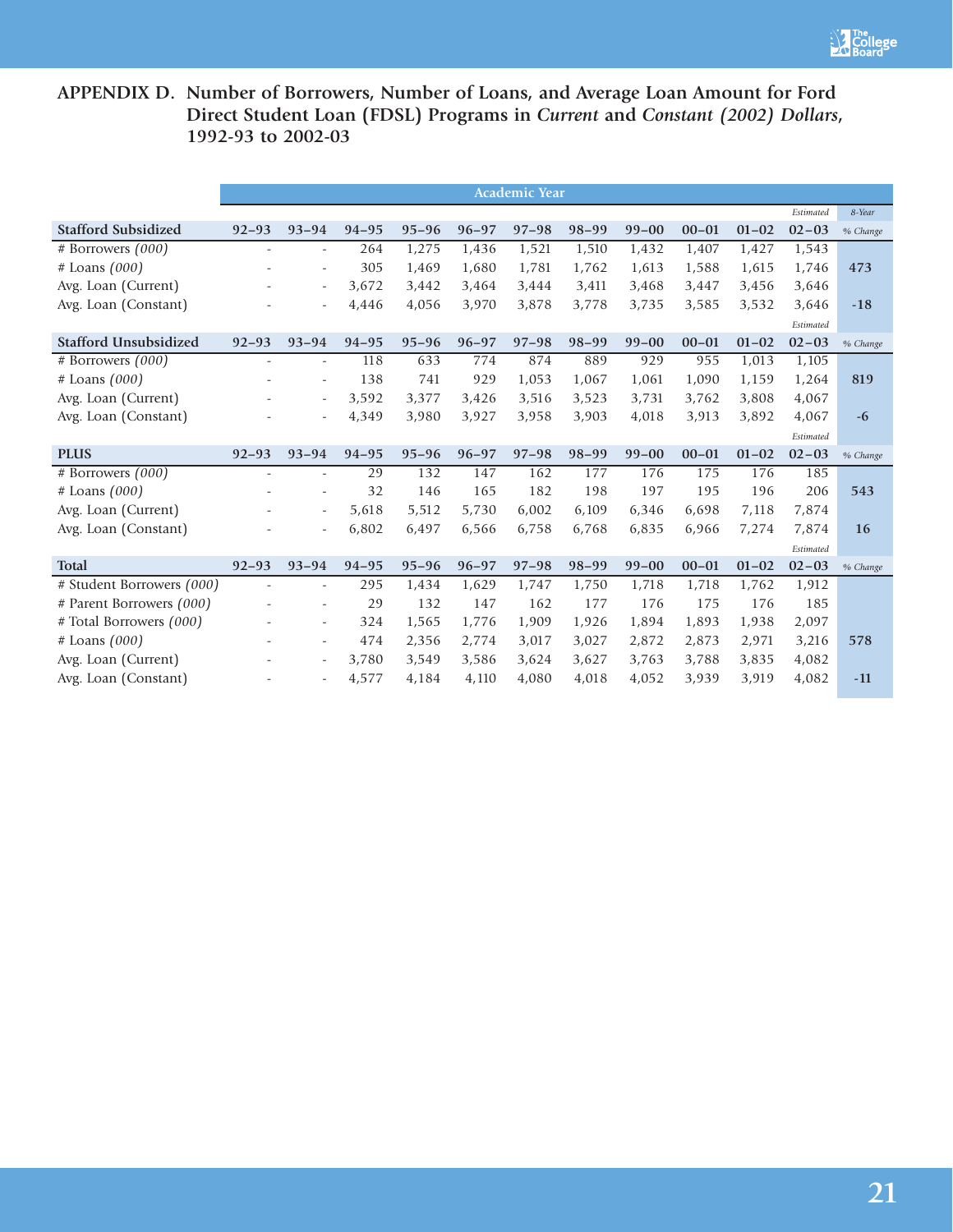# **Notes and Sources**

### **TABLE 1**

## **Federally Supported Programs**

Several of the federally supported programs include small amounts of funding from sources other than the federal government. For example, Federal Work-Study (FWS) includes contributions by institutions, although most of the funds in the program are federal. Perkins Loans (until 1987 called National Direct Student Loans or NDSL) are funded from federal and institutional capital contributions as well as collections from borrowers. Institutional matching funds required by the Supplemental Educational Opportunity Grant (SEOG) program since 1989-90 are reported under institutional grants.

**LEAP.** Formerly known as the State Student Incentive Grant (SSIG) program, the Leveraging Educational Assistance Partnerships monies reported under federally supported aid include federal monies only; the state share is included under the "state grants" category.

**ICL.** The Income Contingent Loan Program was discontinued after 1992-93.

**FDSLP**. The Ford Direct Student Loan Program began disbursing loans in academic year 1994-95. It includes subsidized and unsubsidized Stafford Loans and Parent Loans for Undergraduate Students (PLUS). Under this program, loans are provided directly to students by the federal government, using funds from the U.S. Treasury. Data for the 2002-03 year are estimates based on preliminary calculations from the Policy, Budget, and Analysis Staff, U.S. Department of Education.

**FFELP.** The Federal Family Education Loan Program (until 1992 Guaranteed Student Loans), which includes Stafford subsidized, unsubsidized, and PLUS loans (also Supplemental Loans for Students, SLS, until 1994-95), relies on private sources of capital. Until SLS was created by the 1986 Amendments to the Higher Education Act, supplemental loans were provided to students under the Auxiliary Loans to Assist Students (ALAS) program. The SLS program was discontinued after the 1994-95 academic year.

**Veterans.** Benefits are payments for postsecondary education and training to veterans and their dependents authorized under Chapters 30, 31, 32, 34, 35, and 106 of the U.S. Code. Federal contributions to Chapter 34, the Veterans' Educational Assistance portion of the Post-Korean Conflict Educational Assistance Programs, were terminated in 1990. After 1990, remaining eligible veterans were funded through Chapter 30.

**Military.** Expenditures for education are reported for three types of programs: the F. Edward Hebert Armed Forces Health Profession Scholarship Program, Reserve Officers' Training Corps programs for the Air Force, Army, and Navy/Marines, and higher education tuition assistance for the active duty Armed Forces.

**Other Grants.** Includes Higher Education **TABLE 5** Grants for Indian Students, Fellowships for Indian Students (last funded in 1995-96), American Indian Scholarships, Indian Health Service Scholarships, Foundation predoctoral fellowships (minority and general graduate), National Health Service Corps Scholarships, National Institutes of Health predoctoral individual awards, including Nursing Fellowships (Nursing funding ended in 1984-85), fellowships awarded through the Council on Legal Educational Opportunity (last funded in 1995-96), the Jacob K. Javits Fellowship Program, the Robert C. Byrd Honors Scholarship Program (last funded in 1994-95), and college grants provided to volunteers in the Americorps national service programs (funding began in 1994-95).

**Other Loans.** Includes amounts loaned under the Health Professions Student Loan Program, the Health Education Assistance Loan Program, and the Nursing Student Loan Program.

**Education Tax Credits.** Data on education tax credits are Internal Revenue Service estimates of the volume of Hope and Lifetime Learning Credits for tax years 1998 through 2001 as reported in *Table 1: Individual Income Tax Returns, Statistics of Income*. Amounts are attributed to the academic year beginning in the calendar year during which the tax credit was claimed. For example, the tax credit counted as student aid in 1998-99 is the amount claimed on 1998 tax forms. Education tax credits for 2002 are estimates.

### *State Grant Programs*

The state grant amount for 2002-03 is based on projections by the 20 states that award approximately 90 percent of state grant funds and estimates made by the College Board for the remaining 30 states and the District of Columbia. Previous data are updated using the National Association of State Student Grant and Aid Programs (NASSGAP) Annual Survey.

### *Nonfederal Loans*

Estimates based on an informal College Board poll of the largest nonfederal loan sponsors; includes estimates of private and state-sponsored loan volume since 1995-96.

### *Institutional Grants*

Estimates of institutional grant amounts are based on data from the 1992-93, 1995-96 and 1999–2000 National Postsecondary Student Aid Surveys (NPSAS). The rate of growth in institutional aid is assumed to be constant between surveys.

### **TABLE 2**

Constant dollar figures are based on data from Table 1. See page 23 for a more complete explanation of constant-dollar conversions.

### **TABLE 4**

1992-93 was the first year of the unsubsidized Stafford program. 1994-95 was the last year of the SLS program. Through coincidence only, 1994-95 was also the first year loans were made by the Ford Direct Student Loan Program.

Four-year institutions include public institutions offering bachelor's and/or graduate degrees. Twoyear institutions include public institutions of any other program length from six months to three years. Proprietary refers to private for-profit institutions.

The unsubsidized Stafford Loan program first began disbursing funds in 1992-93. Beginning in 1994-95, loan distribution figures include subsidized Stafford, unsubsidized Stafford, and PLUS loans made through both the Federal Family Education Loan Program and the Ford Direct Student Loan Program.

### **TABLE 6**

Based on data from Tables 1 and 2. The grants category includes Pell Grants, SEOG, LEAP, Veterans Benefits, Military Expenditures, Other Grants, State Grant Programs, and Institutional Grants. Loans includes loans from all sources, whether subsidized or not. The work component is FWS and tax credits include Hope and Lifetime Learning federal tax credits.

### **TABLE 7**

The 1992 reauthorization of the Higher Education Act eliminated the percent cap on college costs beginning in 1993-94. The constant dollar values reflect a fiscal year CPI adjustment.

### **TABLE 8**

FTE data from Table 200, *Digest of Education Statistics 2001*. FTE data are for fall enrollment, all institutions. Enrollment data for 2001-02 and 2002-03 are based on middle alternative projections from Table 22, *Projections of Education Statistics to 2012*, NCES.

### **FIGURES 1 and 2**

Based on Tables 1 and 2.

### *Academic Year 2002 = 2002-03*

Federal Campus Based aid includes SEOG, FWS, and Perkins Loans.

Federal Loans includes Federal Family Education Loans and Ford Direct Student Loans. Other Federal Programs includes LEAP, Military and Veterans' aid, Other Grants, and Other Loans. Education Tax Credits include federal Hope and Lifetime Learning credits.

### **FIGURES 3a and 3b**

Based on data from Table 2. The proportions of aid distributed to graduate and undergraduate students are based on: federal loans—data for fiscal year 2000 in the *Federal Student Loan Program Data Book*; private loans—information provided by lenders for 2002-03; state grants—National Association of State Student Grant and Aid Programs (NASSGAP) data; and institutional grants—NPSAS, 1999-00.

### **FIGURE 4**

Based on data from Tables 2, 8, and *Trends in College Pricing*.

Median family income data for the 45–54 age category are used because they are more representative of families with dependents in college. This statistic is not representative of independent students.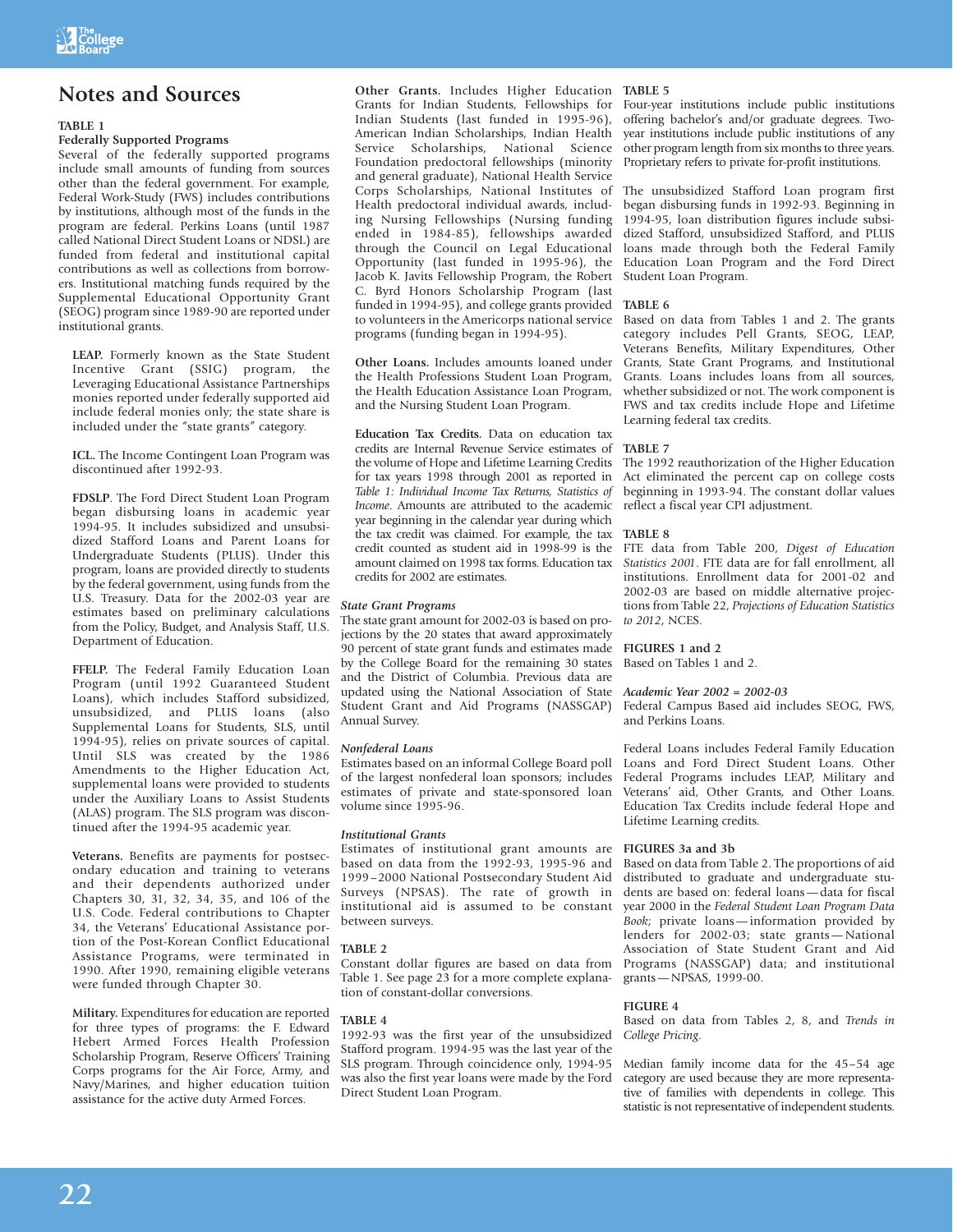

### **FIGURE 6**

Based on Table 6 data and Appendix B.

Loans include FFELP, FDSLP, Perkins Loans, ICL, other federal loans, and nonfederal loans as **A Note on Constant Dollar Conversion** surveyed for this report.

Grants include Pell, SEOG, LEAP, Veterans grants, Military grants, State grants, Institutional and other grants, and miscellaneous grants.

### **FIGURE 7**

Based on Table 7 and historical tuition, fees, room and board data from the College Board (1987-88 on) and the National Center for Education Statistics (pre-1987-89).

### **FIGURE 8**

Based on Table 8.

### **FIGURES 9 and 10**

Based on annual survey results of the National Association of State Student Grant and Aid Programs (NASSGAP).

### **FIGURES 11 and 12**

Data on institutional grant aid by income levels are from the National Center for Education Statistics, *What Colleges Contribute: Institutional Aid to Full-Time Students Attending Four-Year Colleges and Universities*, NCES 2003-157.

### **FIGURES 13 and 14**

Data on assets in state savings plans and prepaid tuition plans were provided by the National Association of State Treasurers, College Savings Plans Network.

### **FIGURE 15**

Distribution of education tax credits by adjusted gross income levels is from *Statistics of Income, Individual Income Tax Returns, Preliminary Data 2001*. Because the data are reported by income categories, some interpolation was required.

### **Acronyms**

- FWS = Federal Work-Study<br>FFELP = Federal Family E = Federal Family Education Loan
- Program
- ICL = Income Contingent Loan Program<br>FDSLP = William D. Ford Direct Studer William D. Ford Direct Student Loan Program
- PLUS = Parent Loans to Undergraduate Students
- SEOG = Federal Supplemental Educational Opportunity Grant
- SLS = Supplemental Loans for Students<br>
LEAP = Leveraging Educational Assistan
- = Leveraging Educational Assistance Partnerships

### **Definitions**

*Academic year:* July 1 to June 30 *Federal fiscal year:* October 1 to September 30

### **General Notes**

- Details may not add to totals due to rounding.
- Aid is reported by the academic year in which it is awarded. When necessary, fiscal year data are converted to the academic year equivalents by reassigning the July through September expenditures.

• For a more detailed description of the programs and past trends, see *Trends in Student Aid: 1963 to 1983*.

The Consumer Price Index for all urban dwellers (the CPI-U) is used to adjust for inflation. Updated CPI data are available from the Bureau of Labor Statistics Web site (http://stats.bls.gov/cpihome.htm).Because federal data are now available by academic-year rather than the federal fiscal-year, we have used an academic base-year calculation in most cases. The academic base year for 2002-03 was calculated using CPI data for the months inclusive of July 2002 to June 2003.

### *Formula for Constant Dollar Conversion*

| <b>CONSTANT</b><br>(base year) | <b>CURRENT</b><br>year |  | CPI for the base year       |  |  |
|--------------------------------|------------------------|--|-----------------------------|--|--|
| <b>Dollars</b>                 | dollars                |  | CPI for the current<br>vear |  |  |

*Consumer Price Indexes:* (1982–84=100)

The CPI conversion table provides academic and calendar year CPI data. The factor column provides the user with a multiplication factor equal to that of CPI (base year) divided by CPI (current year), as illustrated in the right-hand side of the above equation. Multiplication of the current year figure by the associated factor will yield a constant-dollar result.

### **Sources**

### *Consumer Price Index:*

The Consumer Price Index (CPI) for current and past years is from the Bureau of Labor Statistics, U.S. Department of Labor.

### *Tables 1, 2, 3, 4, 5, 6, and 7:*

*Campus-Based Aid (FWS, Perkins, and SEOG)* U.S. Department of Education, Office of Postsecondary Education Policy, Budget, and Analysis staff. *Federal Campus-Based Programs Databook 2002* and *Federal Campus-Based Programs Distribution of Awards Annual*.

### *Federal Family Education Loan and Ford Direct Student Loan Programs.*

Unpublished data from the U.S. Department of Education, Policy, Budget, and Analysis staff.

### *Institutional Aid*

Estimates of institutional grant amounts are based on data from the 1992-93, 1995-96 and 1999–2000 National Postsecondary Student Aid Surveys (NPSAS). The rate of growth in institutional aid is assumed to be constant between surveys.

|             | Academic Year |        | Calendar Year |       |        |  |  |  |
|-------------|---------------|--------|---------------|-------|--------|--|--|--|
| CPI<br>Year |               | Factor | Year          | CPI   | Factor |  |  |  |
| 1992-93     | 142.5         | 1.2777 | 1992          | 140.3 | 1.2819 |  |  |  |
| 1993-94     | 146.2         | 1.2455 | 1993          | 144.5 | 1.2452 |  |  |  |
| 1994-95     | 150.4         | 1.2108 | 1994          | 148.2 | 1.2135 |  |  |  |
| 1995-96     | 154.5         | 1.1787 | 1995          | 152.4 | 1.1804 |  |  |  |
| 1996-97     | 158.9         | 1.1460 | 1996          | 156.9 | 1.1468 |  |  |  |
| 1997-98     | 161.7         | 1.1259 | 1997          | 160.5 | 1.1206 |  |  |  |
| 1998-99     | 164.4         | 1.1077 | 1998          | 162.9 | 1.1044 |  |  |  |
| 1999-00     | 169.1         | 1.0769 | 1999          | 166.4 | 1.0810 |  |  |  |
| 2000-01     | 175.1         | 1.0401 | 2000          | 172.2 | 1.0447 |  |  |  |
| 2001-02     | 178.2         | 1.0220 | 2001          | 177.1 | 1.0159 |  |  |  |
| 2002-03     | 182.1         | 1.0000 | 2002          | 179.9 | 1.0000 |  |  |  |

### *Military*

F. Edward Hebert Armed Forces Health Profession Scholarship amounts were obtained from the Office of the Assistant Secretary for Defense (Health Affairs). ROTC program data were obtained separately from the Air Force, Army, and Navy program offices. The Education Policy Directorate of the Office of the Secretary of Defense provided Armed Forces tuition assistance amounts.

### *Other Grants and Loans*

The data were collected through conversations and correspondence with the officials of the agencies that sponsor the programs.

### *Pell Grant Program*

Unpublished data from Policy, Budget, and Analysis Staff, U.S. Department of Education. Other data from Pell Grant End of Year Reports.

### *Education Tax Credits*

Selected Income and Tax Items for Specified Years, 1980–2001 and Preliminary Data 2001

### *LEAP and State Grant Programs.*

2002-03: Preliminary figures reported by 20 states with largest grant appropriations. Figures for remaining 30 states, the District of Columbia, and Puerto Rico were estimated by the College Board.

1988-89 to 2001-02: 20th through 33rd *Annual Survey Reports* of the National Association of State Student Grant and Aid Programs.

### *Veterans Benefits*

Benefits Program series (annual publication for each fiscal year), Office of Budget and Finance, U.S. Veterans Administration and unpublished data from the same agency.